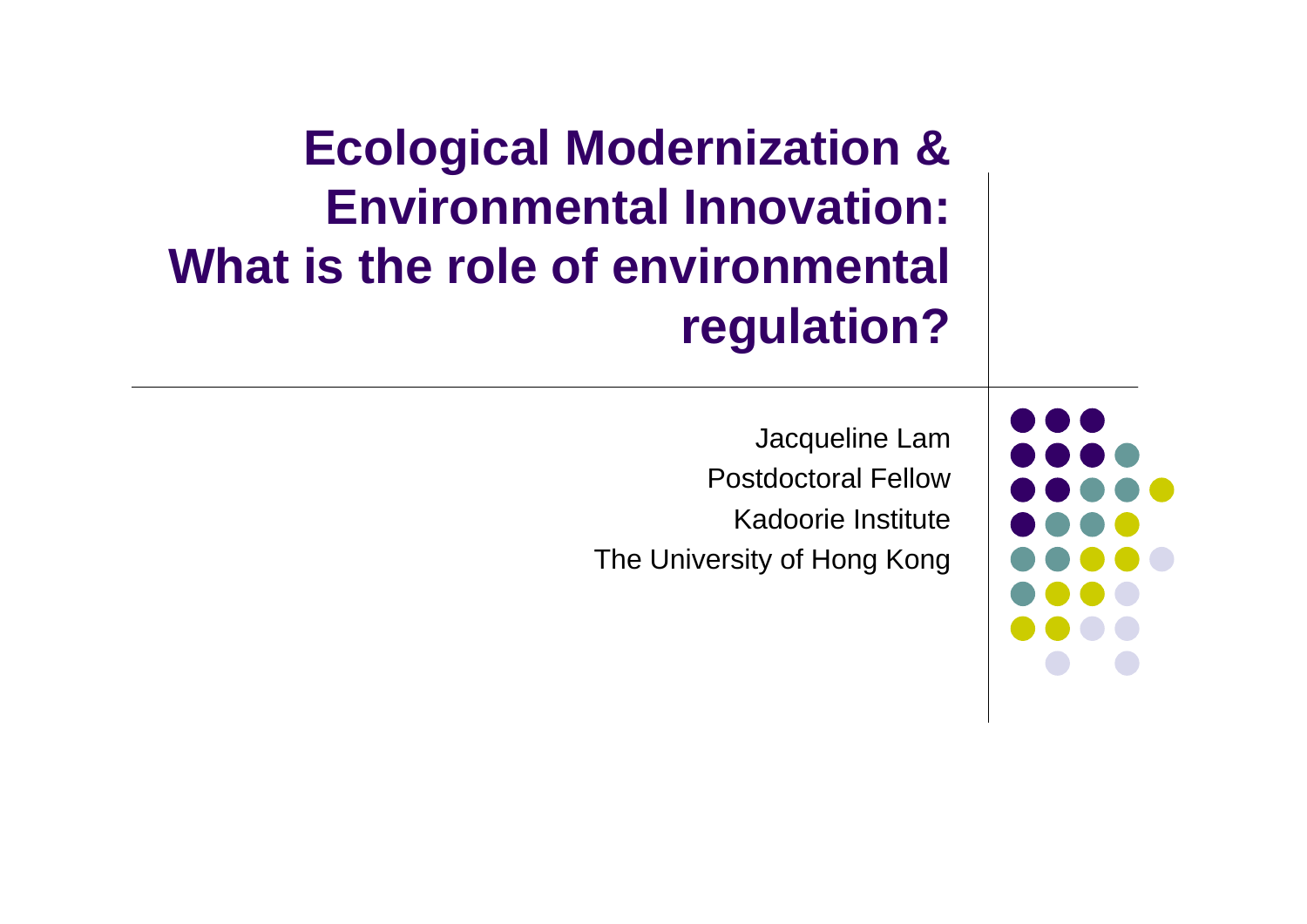### **Env Innovation & Economic Performance**



- Environmental innovation (EI)
	- a critical means to achieve both *economic gain* and *environmental performance* in the Ecological Modernization Theory (EMT).
- Adoption of EI has the potential of
	- $\bullet$ reducing emissions and the consumption of resources
	- $\bullet$  improving the eco-efficiency to bring about better competitiveness
- Purpose of this paper
	- to investigate the conditions that govern the adaptation and diffusion of EI and policies that can mostly effectively stimulate the industry to engage in EI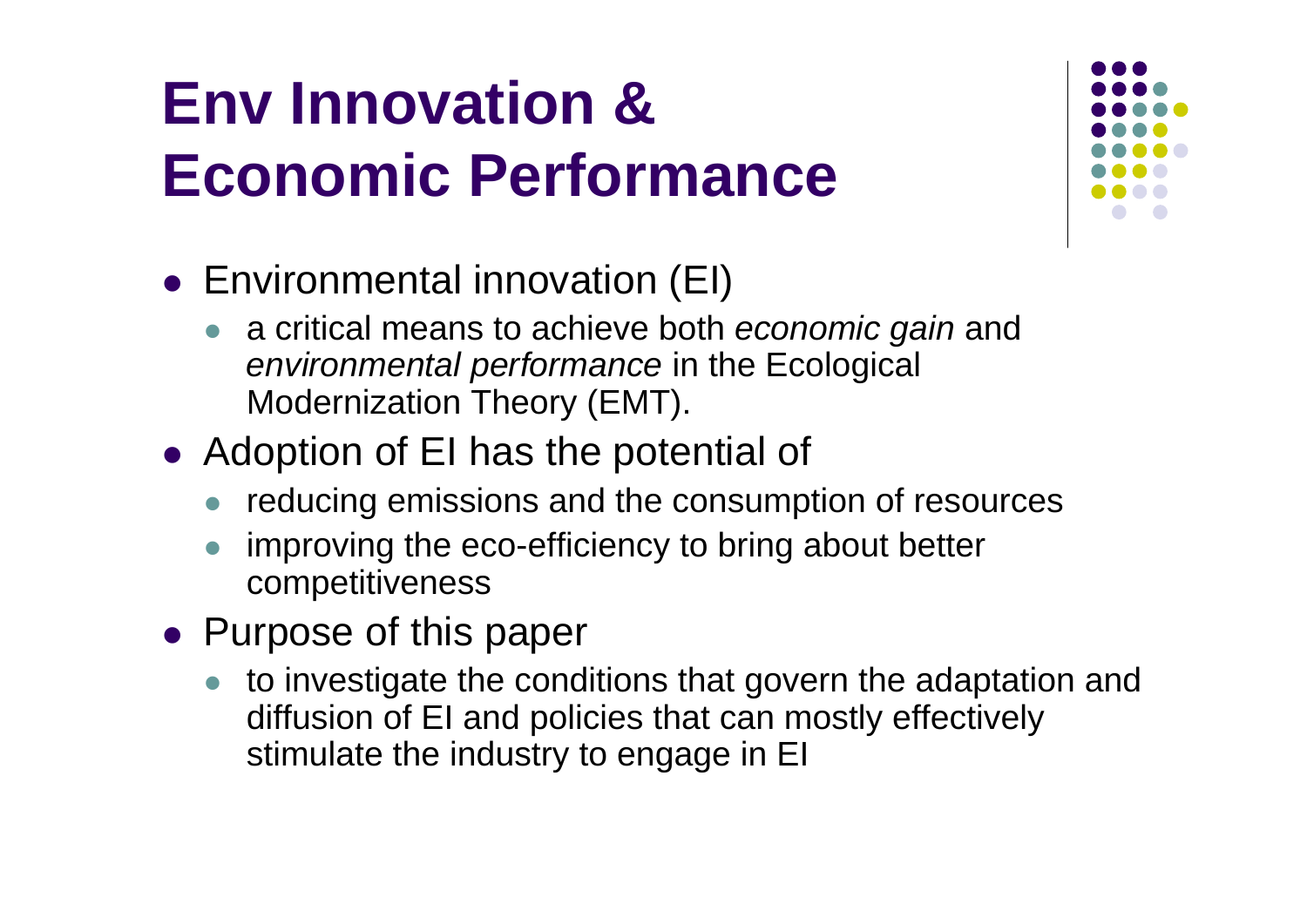### **Defining Environmental Innovation**

General Definition of Environmental Innovation

Measures of relevant actors which help develop new ideas, behaviour, products and processes, apply or introduce them and which contribute to a reduction of environmental burdens, an improvement in resource efficiency as well as economic gains (Porter and Van der Linde, 1995b; Gouldson and Murphy, 1998; Rennings, 2000)

EM-based Environmental Innovation

Any innovation measures that contributes to an improvement in environmental efficiency as well as economic benefits for firms adopting such measure.

 This study focuses on EM-based Technological Environmental Innovation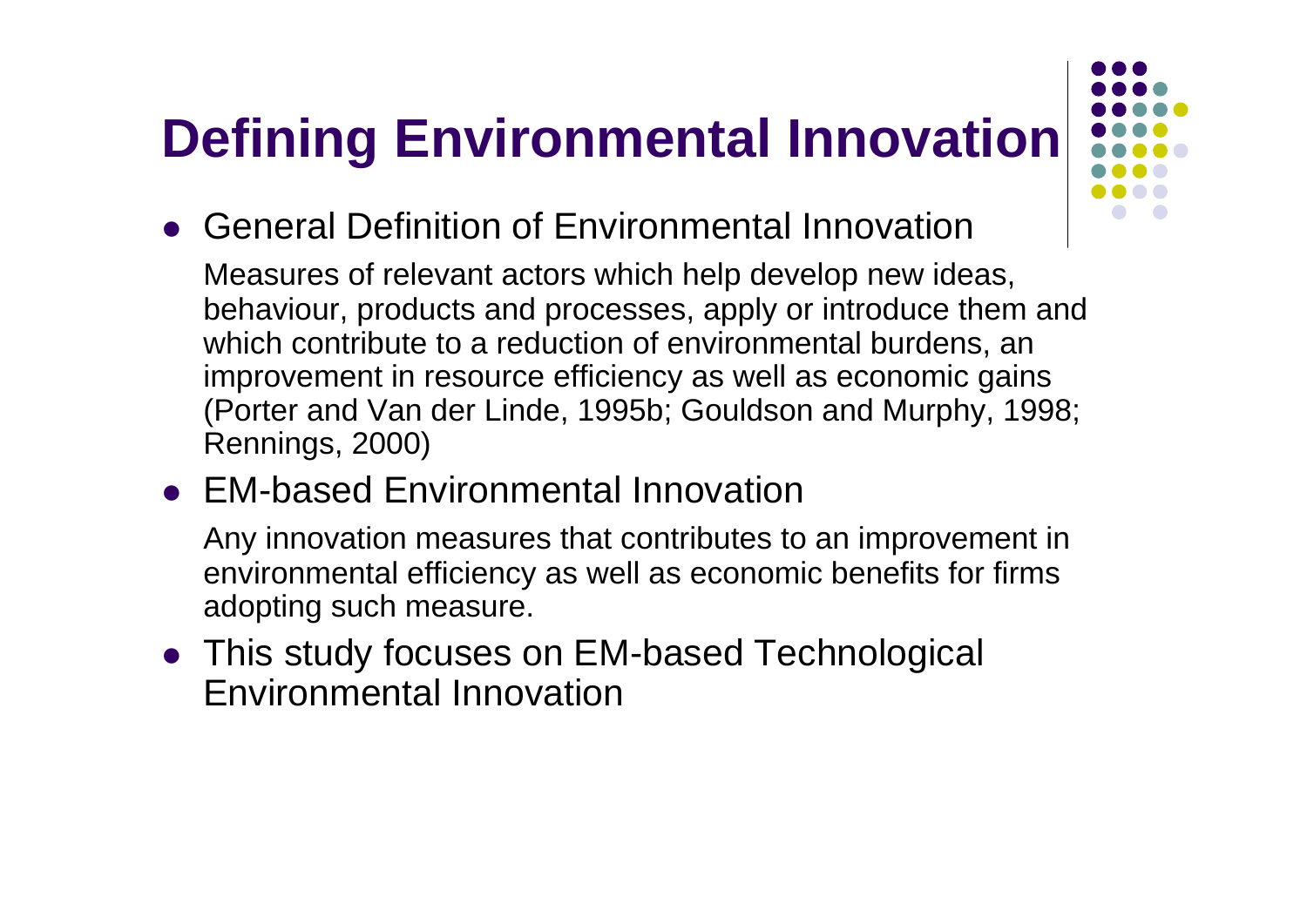# **EM-based environmental policy (I)**



- the traditional command & control regulation (C&C REG) policy approach are less effective in creating favourable conditions for environmentally sound practices and behaviour
- increasingly replaced by market-based and voluntary measures
- However, the success of incentive-based and voluntary measures depend, to a certain extent, on the willingness of firms to commit to TEI and the removal of barriers such as uncertainty, negative externality, spillover problem, info. asymmetry.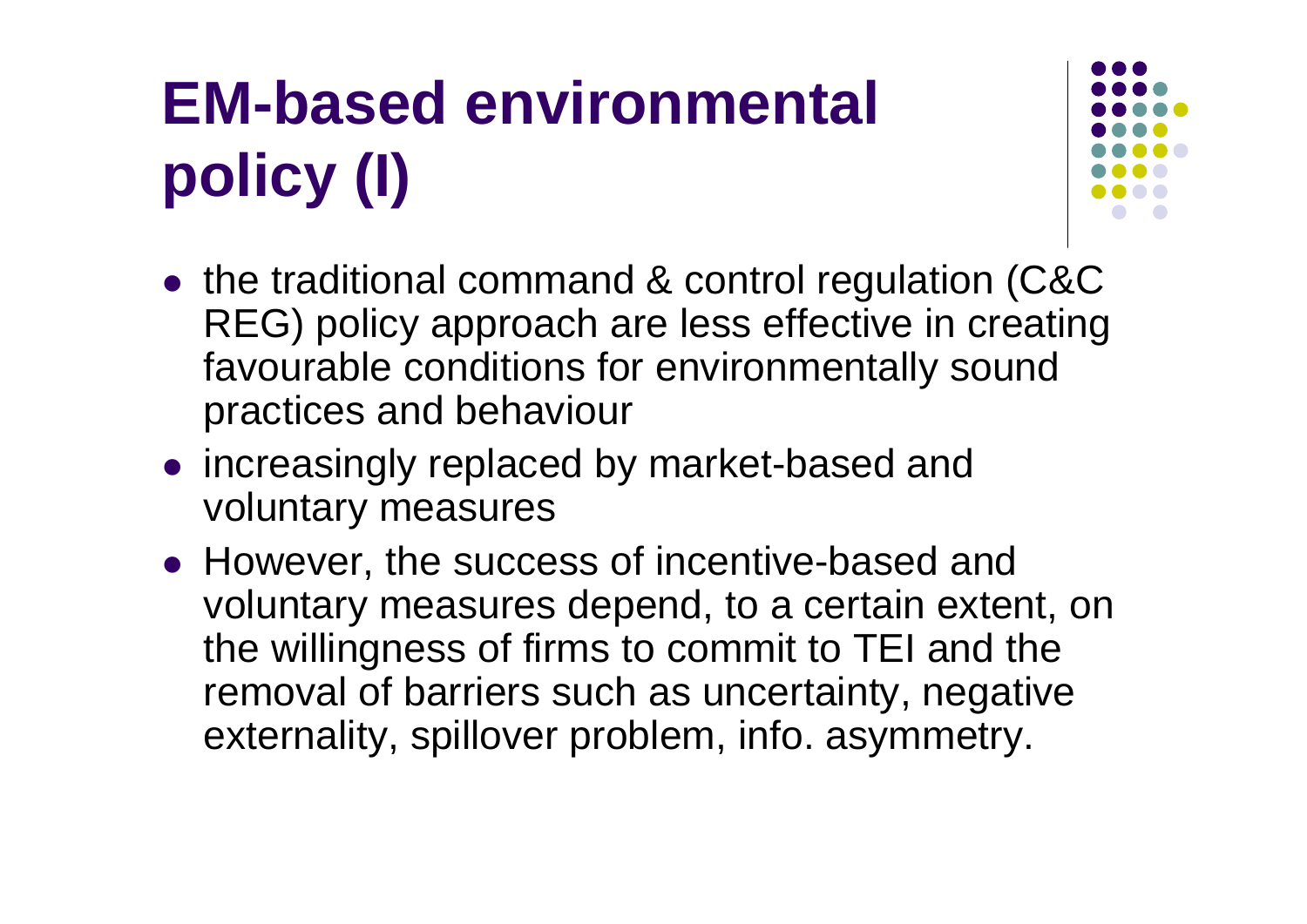# **EM-based environmental policy (II)**



- However, the success of incentive-based and voluntary measures depend on
	- the willingness of firms to commit to TEI
	- the removal of barriers such as uncertainty, negative externality, spillover problem, info. asymmetry.
- Regulation, if carefully desgined, is still a useful tool to complement non-regulatory measures and catalyze the adoption of TEI.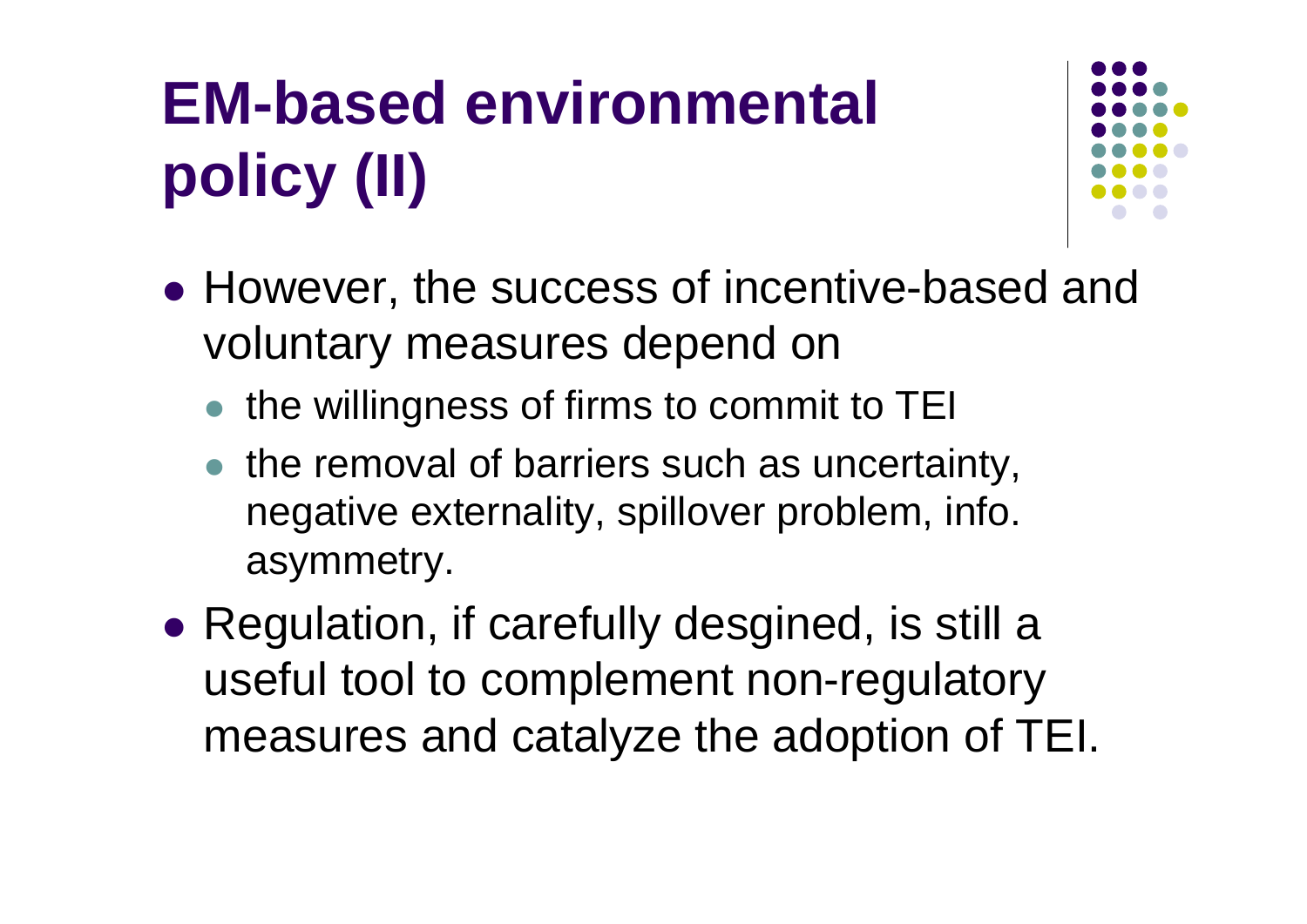### **New Environment Regulatory Approach (NERA)**

- capitalizes on the regulatory pressure of environmental regulation to stimulate TEIs
- accommodates non-regulatory instruments to enhance the capability of the business
- replace traditional environmental regulations with new environmental regulations that are innovationoriented, and are properly-designed and implemented
	- To reduce the negative impacts of traditional C&C REG
- policy characteristics
	- $\bullet$  goal-setting, stringency, flexibility, certainty, consistency, innovation-oriented, participatory, capability-enhanced,

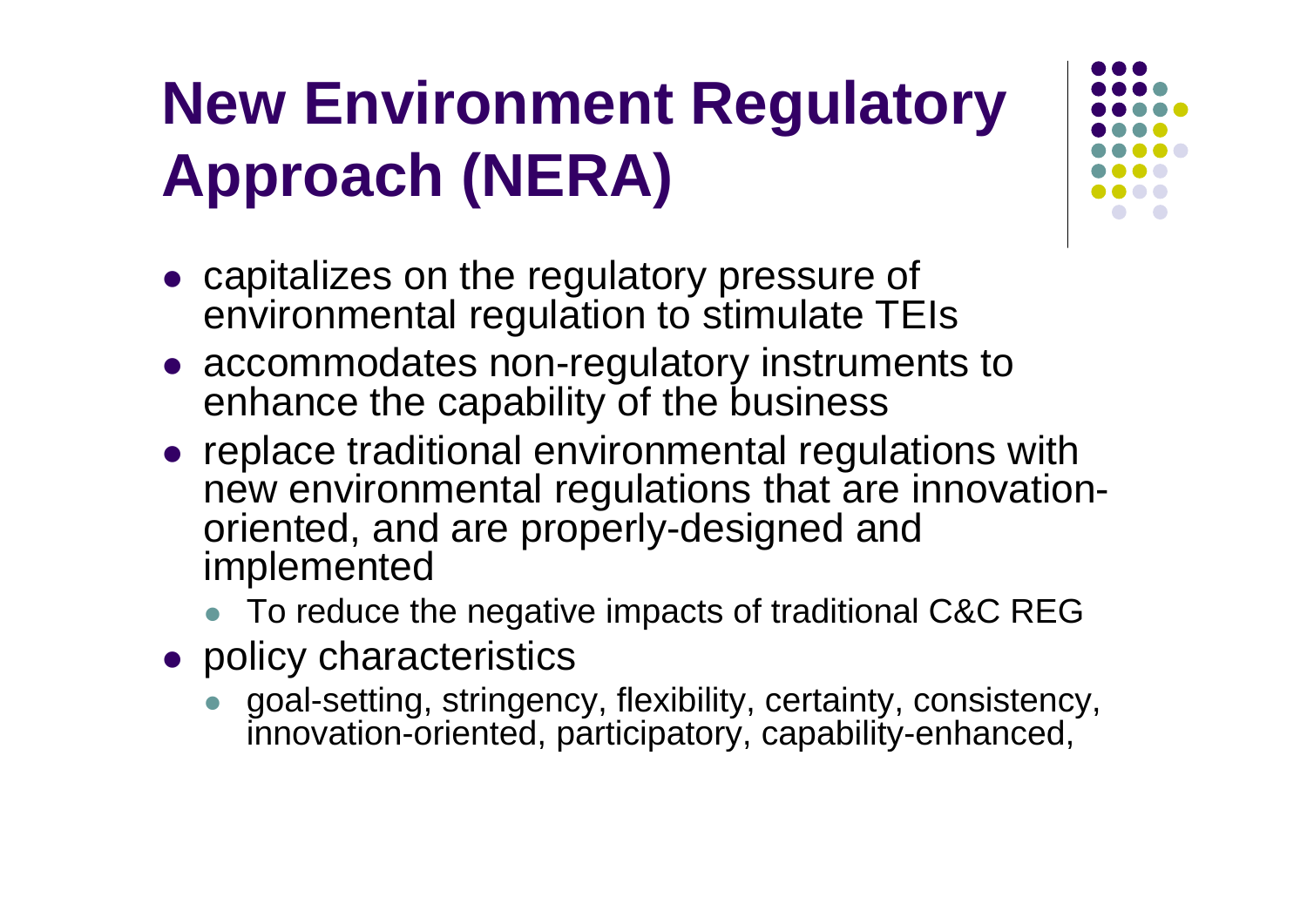### **TEI Conditions**



- The adoption/diffusion of TEI is determined by *economic*, *firm-internal* and *contextual* factors.
- Apart from costs, many other factors prevent the adoption/diffusion of TEI
	- $\bullet$  market failures and barriers, such as negative externality, information asymmetry, and technological lock-in (Jaffe, Newell and Stavins, 2000)
	- $\bullet$  bounded rationality, firm capability and stakeholder pressure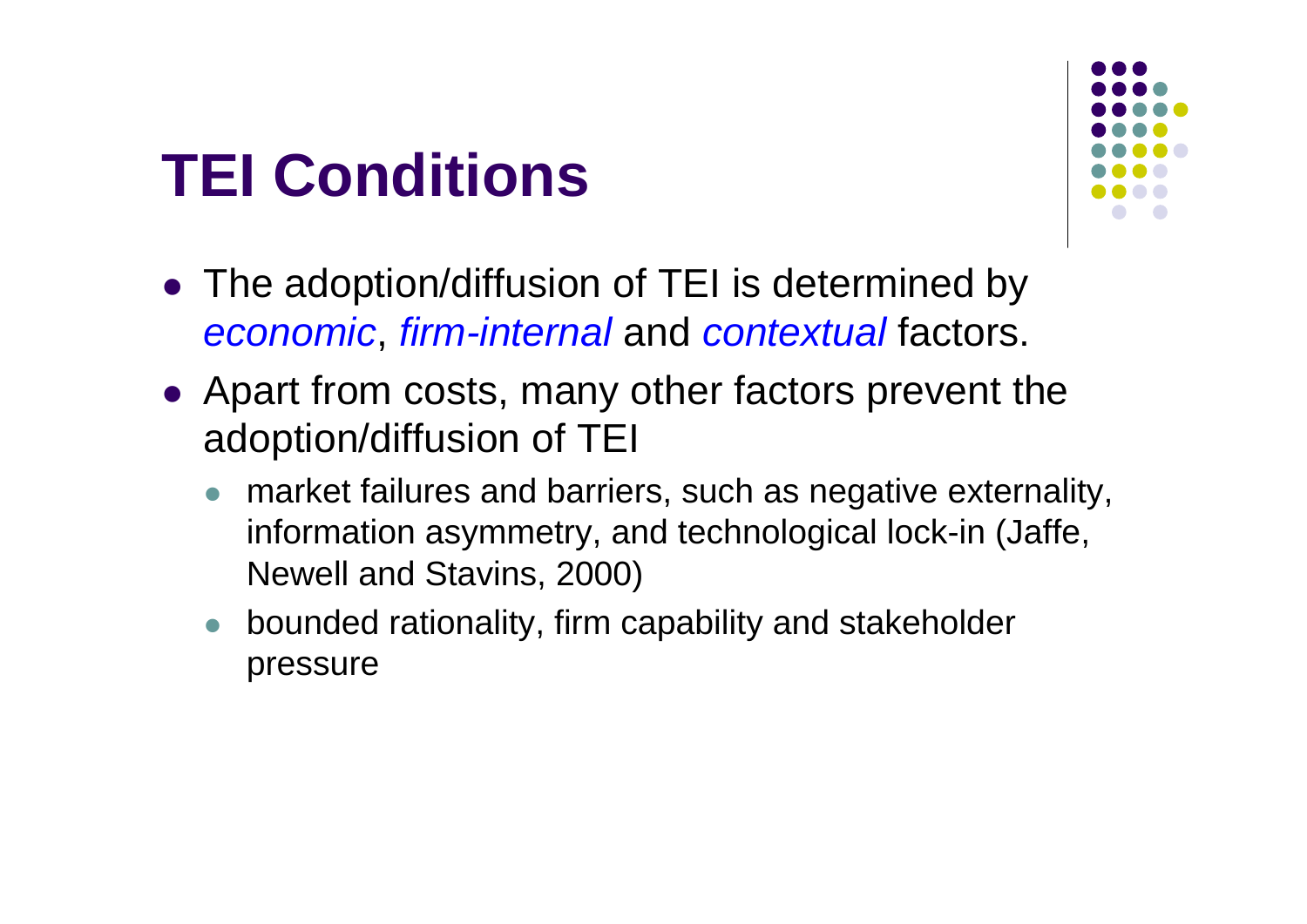### **Economic Condition**



- Do economic benefits outweigh the expected costs of a TEI investment?
- Short term high costs are usually repaid after a long period of time.
- **•** Benefits
	- $\bullet$ Direct: may reduce costs
	- $\bullet$  Indirect: improved resource productivity, increased competitive advantage, improved customer satisfactions, public relations, staff commitment, corporate reputation, … (Porter & Van der Linde 1995a, 1995b, Gouldson & Murphy 1998, Jaffe, Newell & Stavins 2004)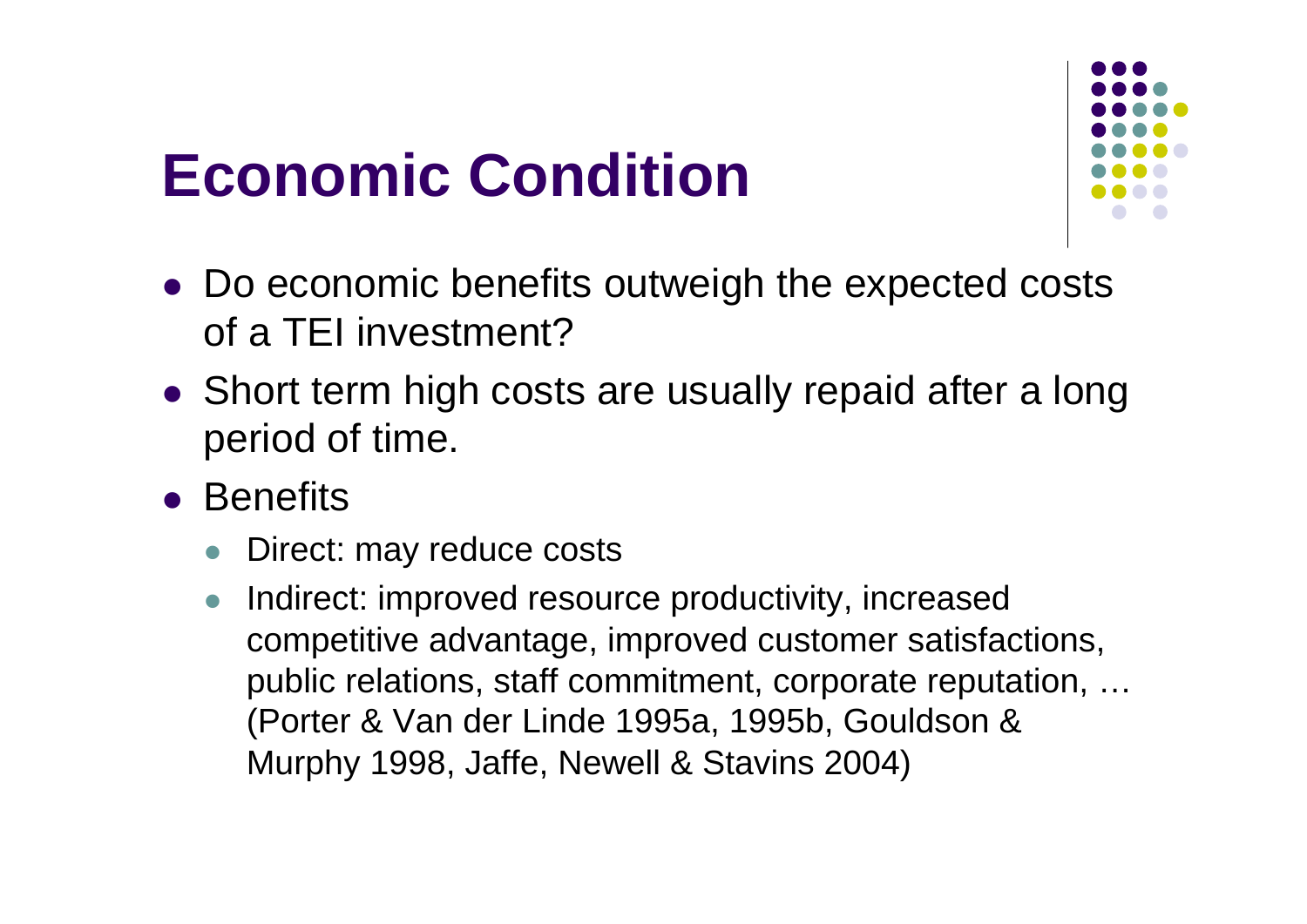### **Firm Internal Conditions: Innovation Capability**



- organizational and technological capabilities, strategic alliances and networks of collaboration are critical to the willingness of adopting TEI
	- Corral (2002, 2003), Gouldson and Murphy (1998), Kemp (1997)
- **Organizational capabilities** 
	- $\bullet$  the ability for firms to learn quickly and reshape organizational structures and routines to enable the integration of TEI in the company
- Technological capabilities
	- $\bullet$  the extent that the existing production processes are able to adapt to and prepare for transitions towards new technological pathways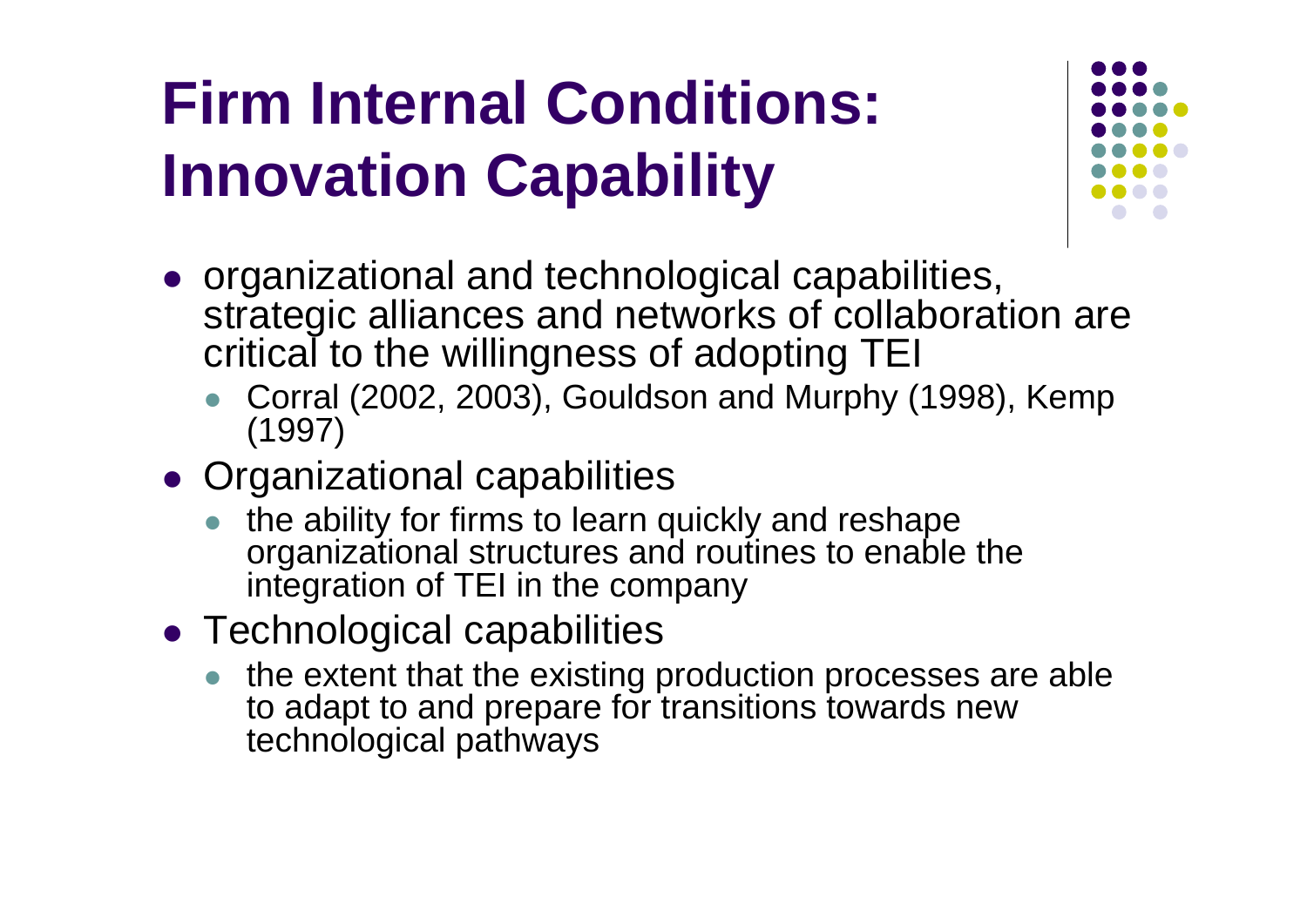## **Contextual Conditions: Attitudes, Norms & Behaviours**



- Stakeholder attitudes, norms and behaviours of individuals are considered to be critical determinants in explaining the TEI behavior
	- Klemmer, Lehr & Lobbe (1999)
- e.g. Firm managers need to attend to attitudes and norms of societal stakeholders such as customers or regulators.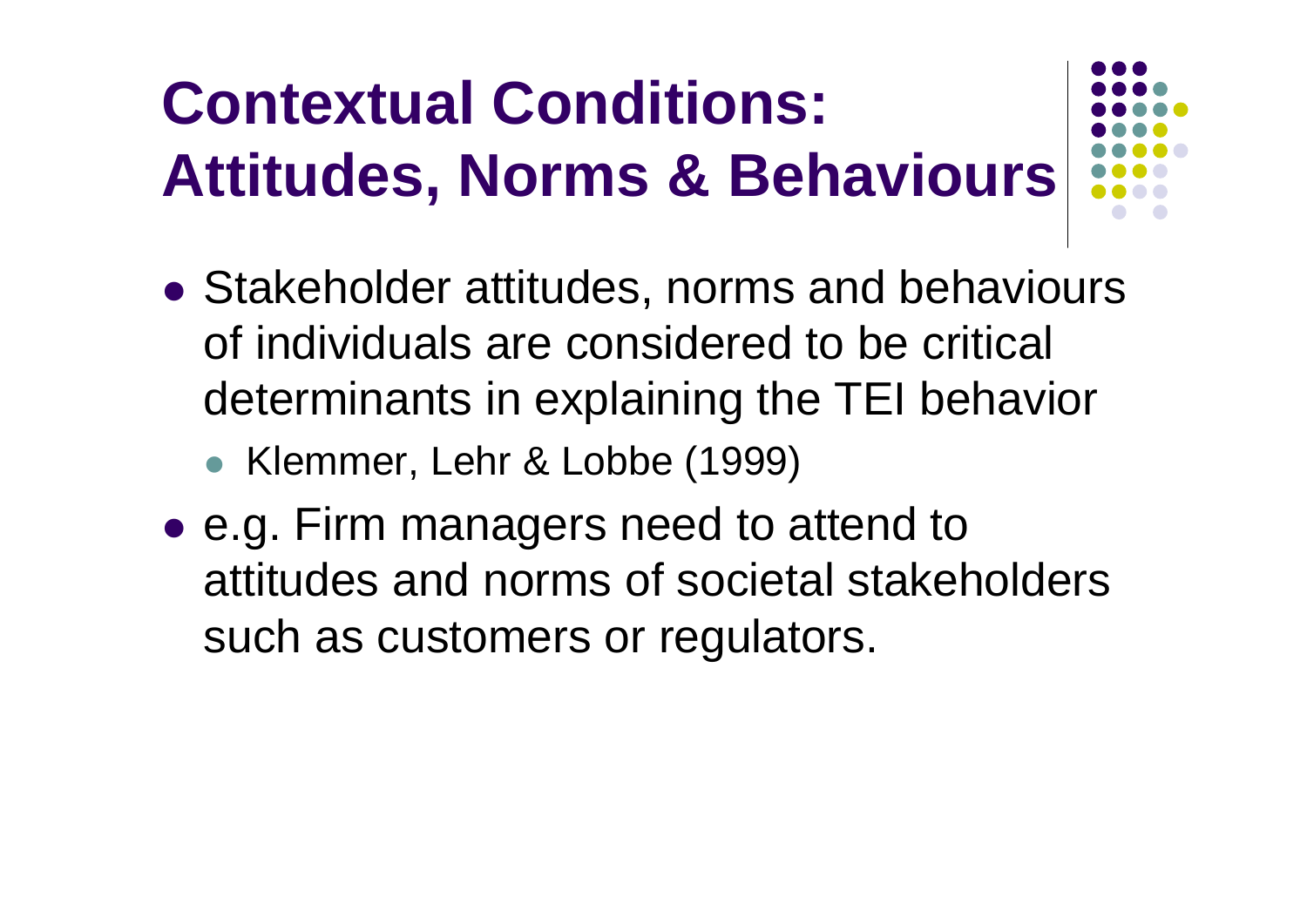### **Role of Env. Regulation**



- The Traditional Env. Regulatory Approach (TERA) is dominated by command-and-control regulation (C&C REG), characterized by rules, hierarchy, control, deterrence and specialization. (Fiorino, 2006).
	- $\bullet$ impedes innovation, inflexible, legalistic, fragmented, …
- Firms are not encouraged to go beyond the prescribed level even if they have the capacity as no benefits can be reaped from such efforts.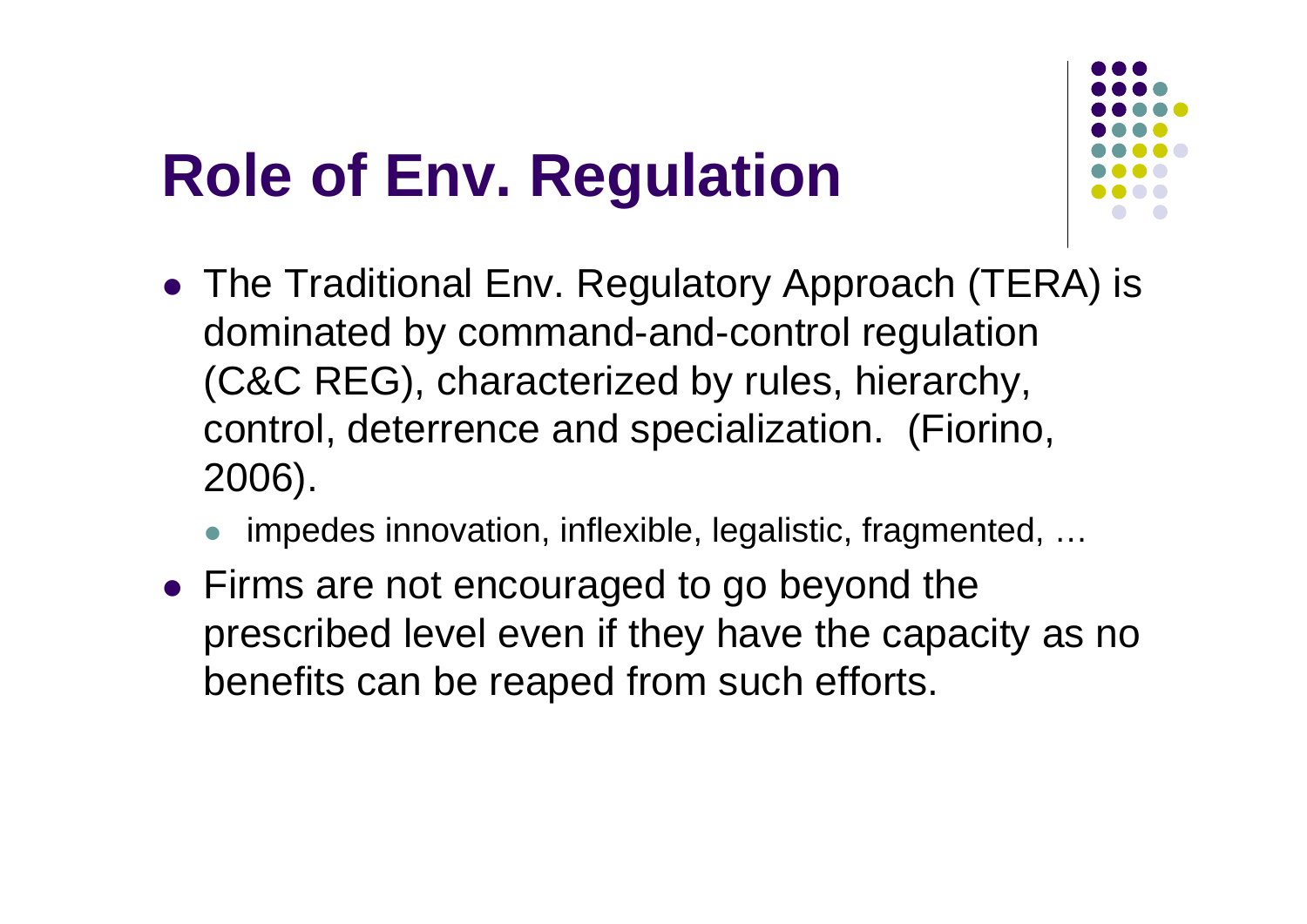### **Question**



 What kind of env. regulation should we promote?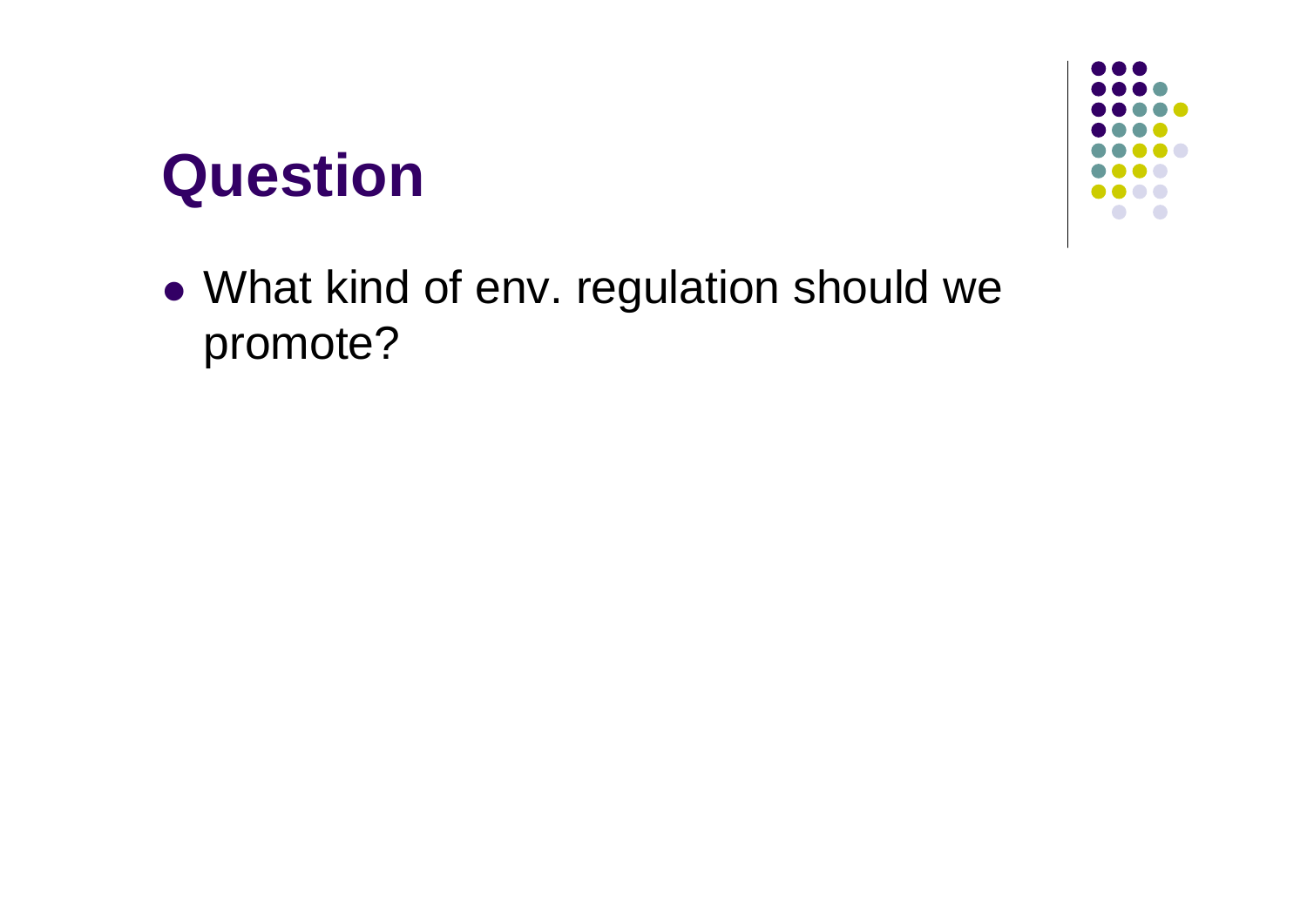### **Properly-designed Env. Regulation**



- Porter & van der Linde (1995) argue that properly-designed environmental regulation (PD REG) may not only benefit the environment but also the regulated industries by forcing industry to innovate and thus increase productivity and resource efficiency.
- "win-win" hypothesis
- $\bullet$  To avoid the negative consequence of C&C REG in the past, they note that good env. regulations that foster TEI should be designed in such a way that
	- $\bullet$ should create maximum opportunity for industries to innovate,
	- $\bullet$ should be technology-forcing instead of technology-setting, and
	- $\bullet$  should leave little rooms for uncertainty at every stage during the regulatory process.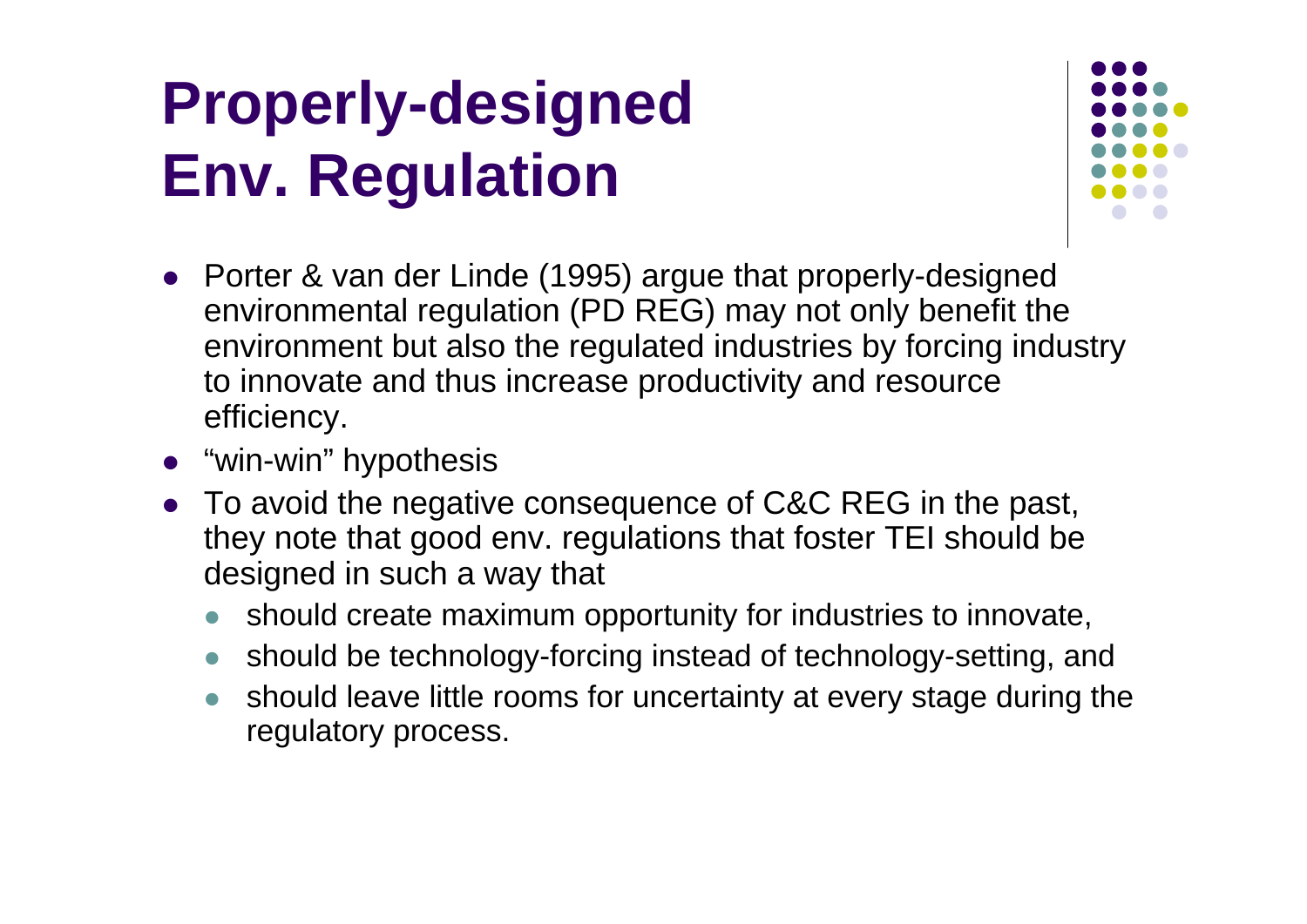# **Characteristics of PD REG (I)**



#### $\bullet$ Goal-setting

- $\bullet$  focus on long-term goals to steer regulated firms towards the most innovative solution, instead of forcing them to adopt particular technologies (technology-setting) or environmental standards (standard-setting).
- $\bullet$ **Stringency** 
	- $\bullet$  provide impetus for regulated firms to strive for higher environmental performance.
- $\bullet$  Flexibility
	- $\bullet$  increase the flexibility for regulated firms in terms of how they achieve the regulatory target.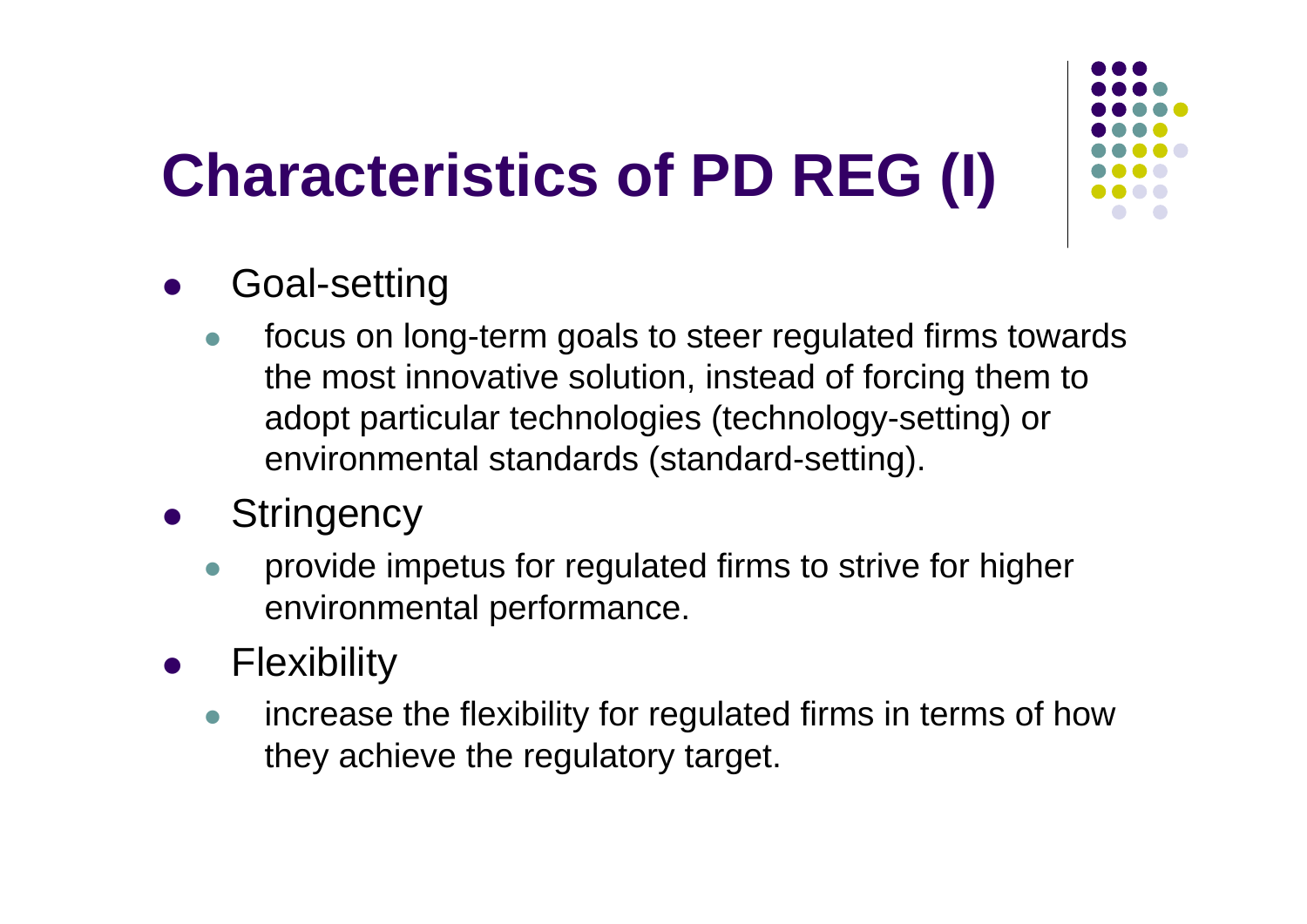## **Characteristics of PD REG (II)**



- $\bullet$  Incentive-driven
	- $\bullet$  couples environmental regulations with other incentive-based instruments, e.g. pollution charges, tradeable permits, or credit system
- $\bullet$ **Participatory** 
	- $\bullet$  encourage industrial participation in the design of phase-in periods, the content of regulations, trust-building, and selfregulatory behaviours, such as information disclosure.
- $\bullet$  Capability-enhanced
	- $\bullet$  enhance managerial competence and receptivity, by introducing voluntary programmes in the form of technical assistance, demonstration projects and training programmes and technological consulting services
- $\bullet$ Consistency, Certainty, …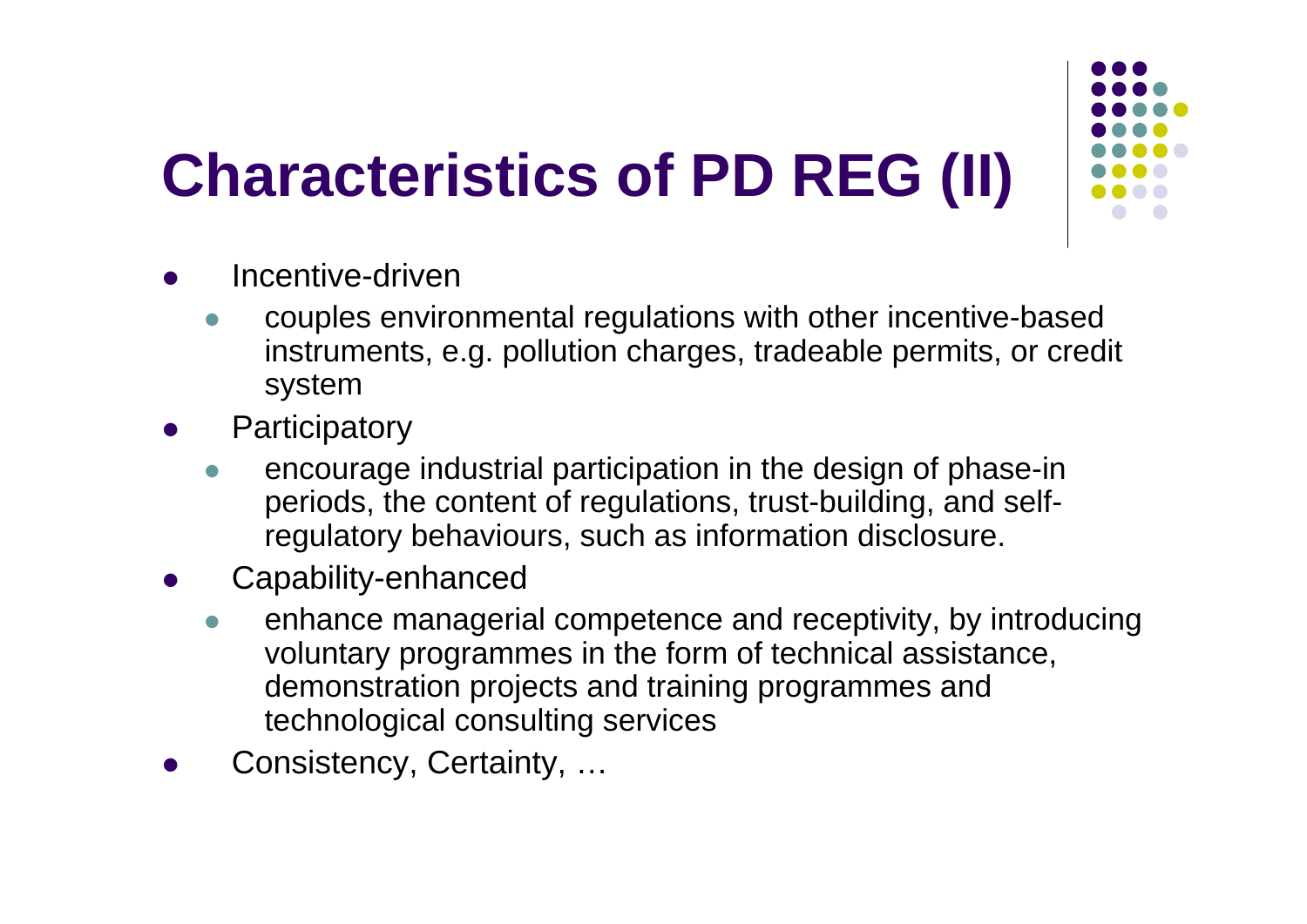# **Case Study**

### Zero Emission Bus in California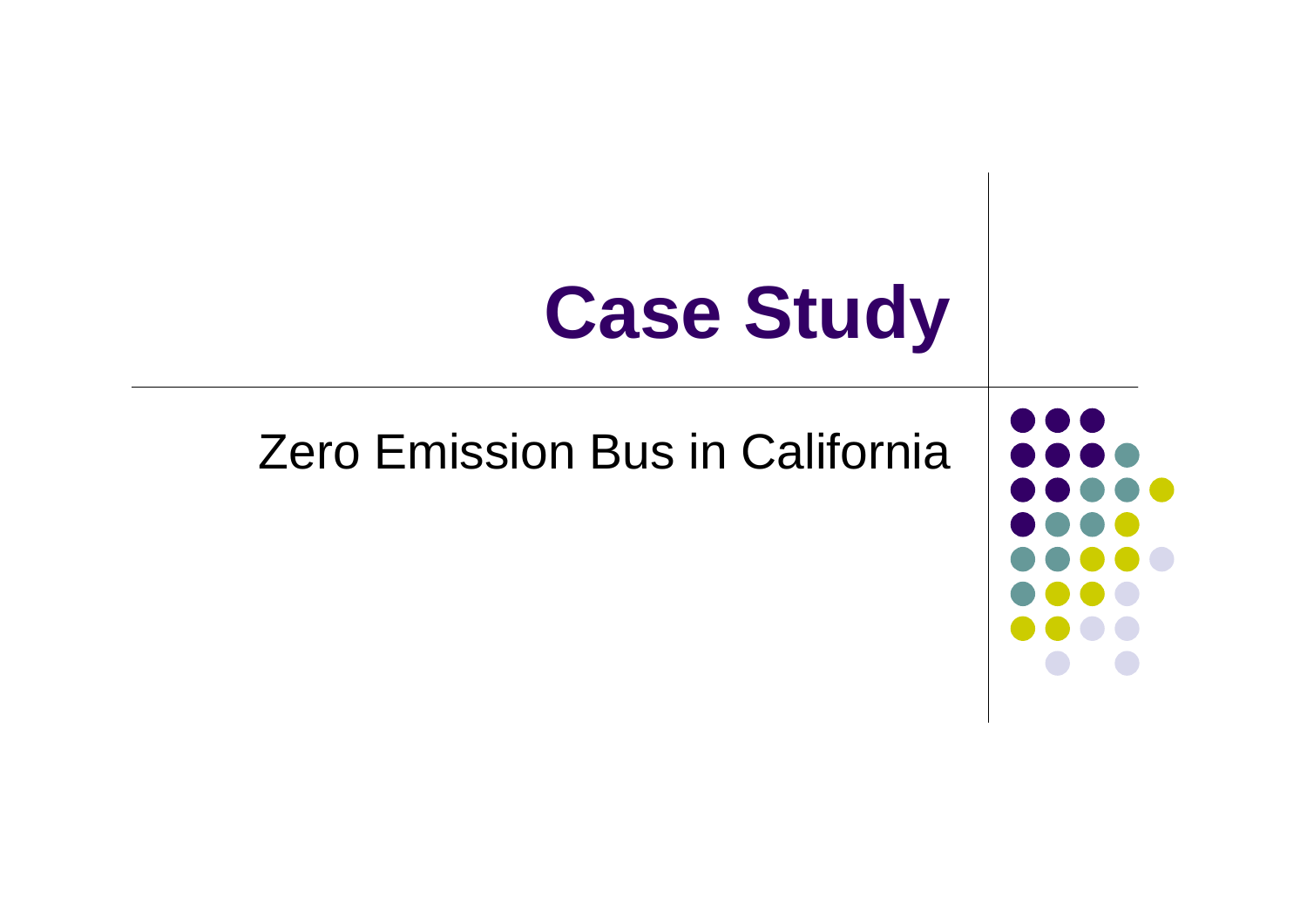## **Zero Emission Bus Regulation Background (CARB 2009)**

- Adopted in Feb 2000 & modified in Jun 2004
- $\bullet$  Goal - Encourage a fleet dominated by zero emission vehicles
- Fuel Cell Buses had demonstrated ability to meet performance needs
- Fuel cell manufacturers anticipated bus cost to be roughly equivalent to overhead trolley by 2004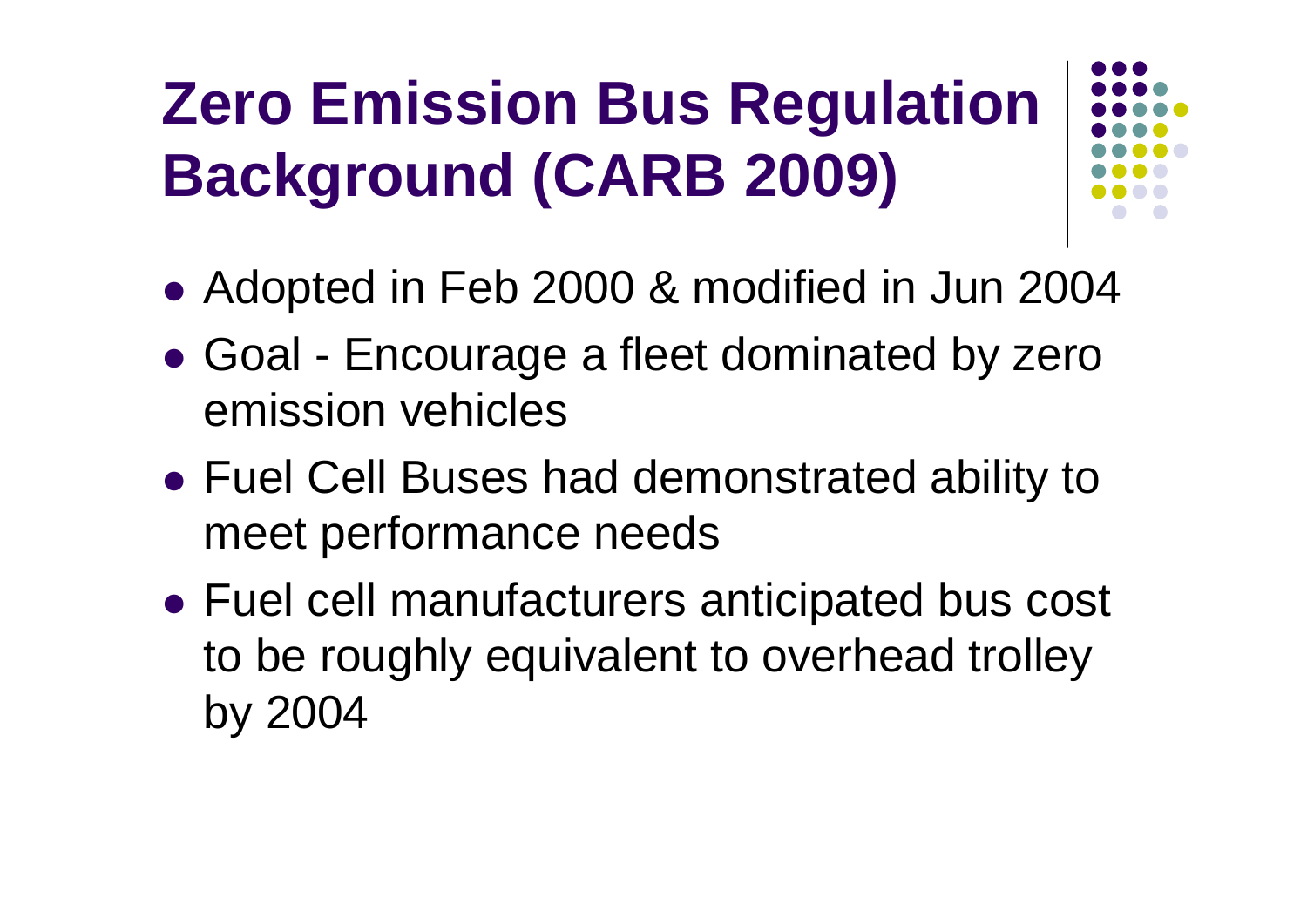### **ZEBus Purchase Requirements**

### ● Diesel Path

- Based on number of buses Jan 2007
- $\bullet$ Agencies with > 200 buses
- 15% 2008-2015
- Alternative Fuel Path
	- Based on number of buses Jan 2009
	- $\bullet$ Agencies with > 200 buses
	- 15% 2010-2015

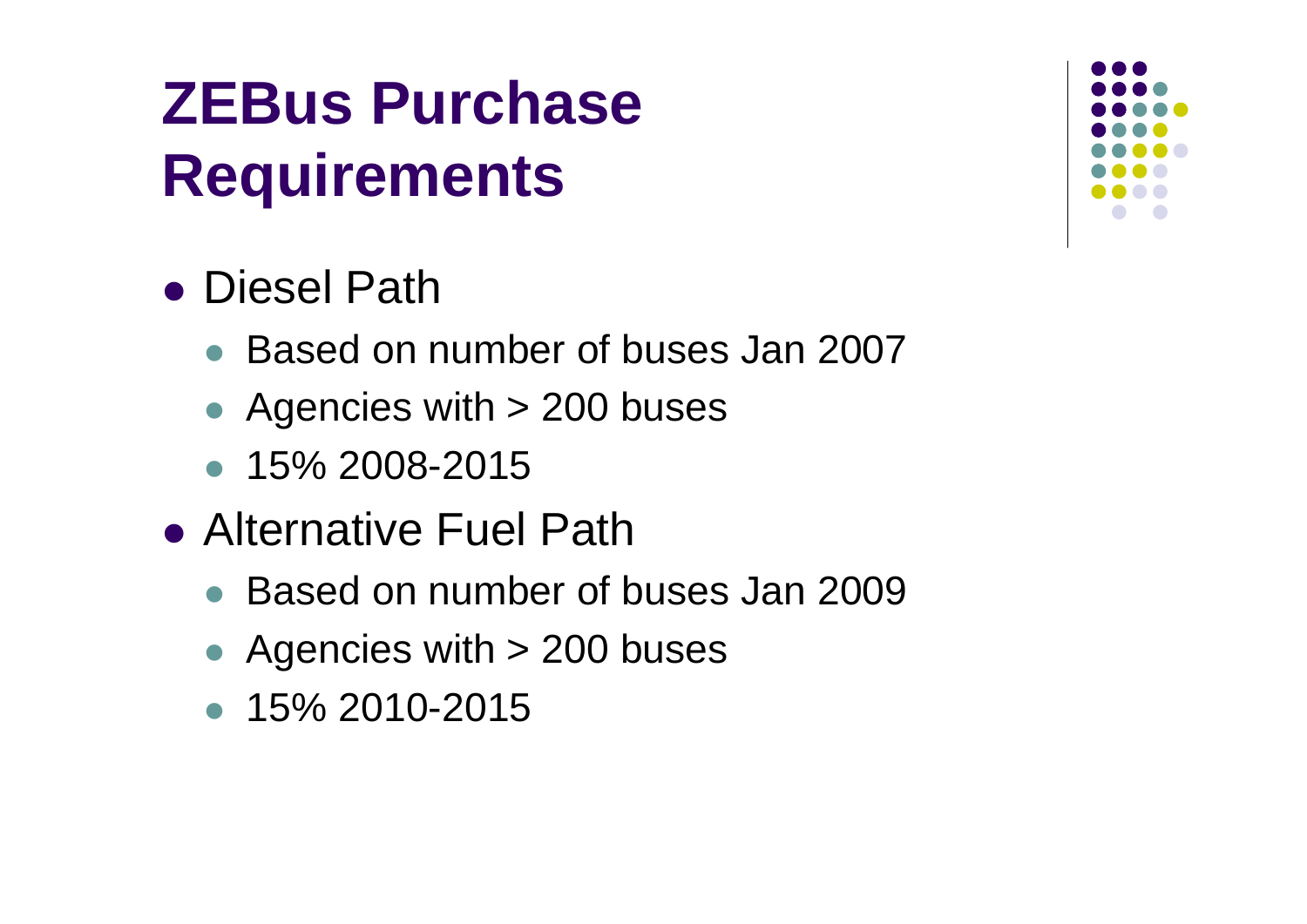## **ZBus Regulation & NERA (I)**



- Goal-setting & Certainty
	- $\bullet$  well defined phase-in periods and deadlines for ZBus demonstration, purchase requirements and other targets
- **Stringency** 
	- a certain percentage of buses purchased or leased should be ZBuses by certain deadlines
	- $\bullet$  transit bus operators should commit to the ZBus demonstrations on street
- **Consistency** 
	- $\bullet$  broadly consistent with other regulations by CARB, e.g. the ZEV Mandate or ZEV Regulation.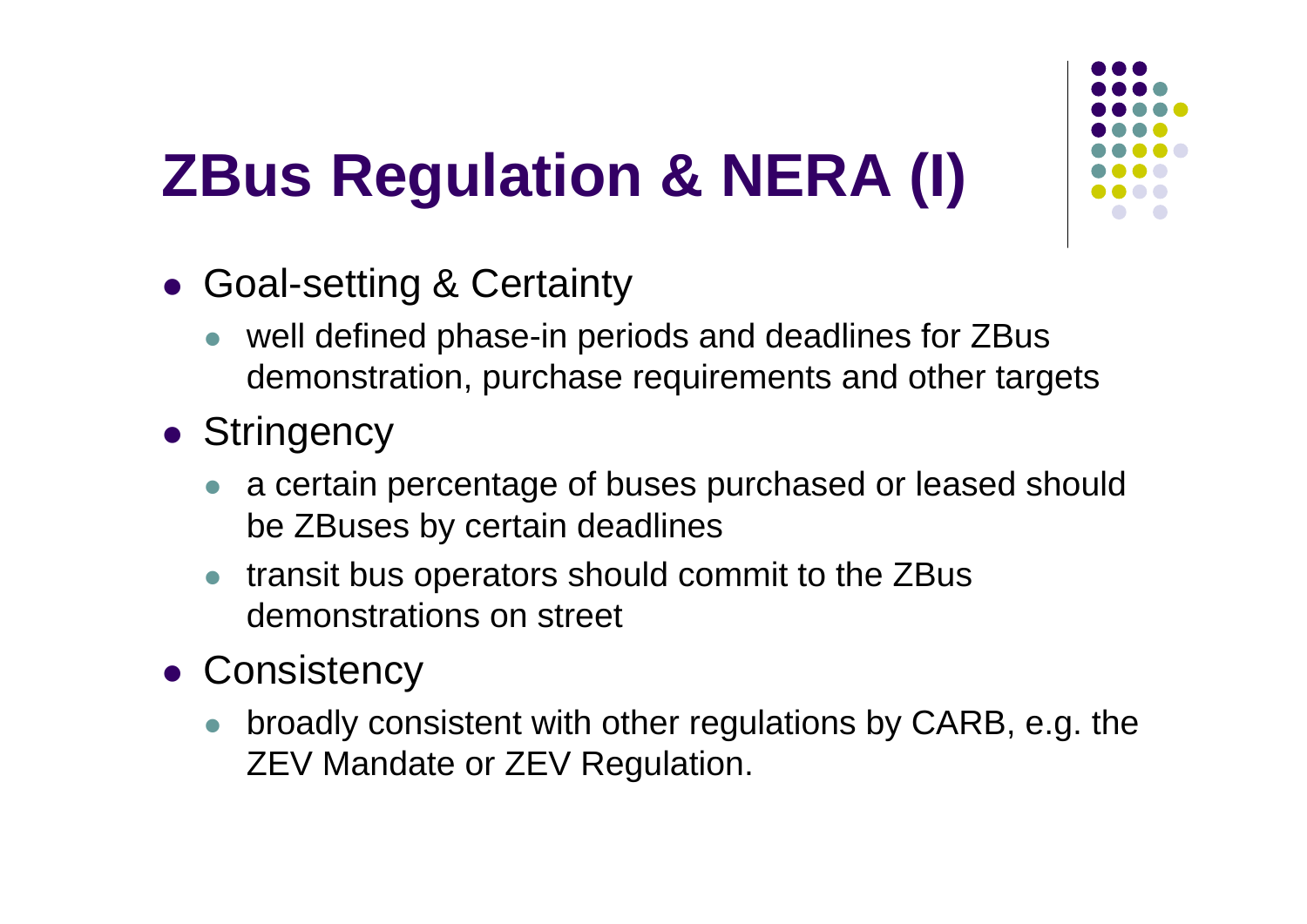## **ZBus Regulation & NERA (II)**

- **•** Flexibility
	- $\bullet$  a grace period to implement ZBus demonstration programmes
	- $\bullet$  options for joint implementation of demonstration and purchase/leasing agreements of ZBuses
- Incentive-driven
	- $\bullet$  Credit award systems encourage early adoption of advanced ZBus technologies.
- **Participatory** 
	- $\bullet$  extensive consultation with the transit agencies and other stakeholders, through regular meetings and consultations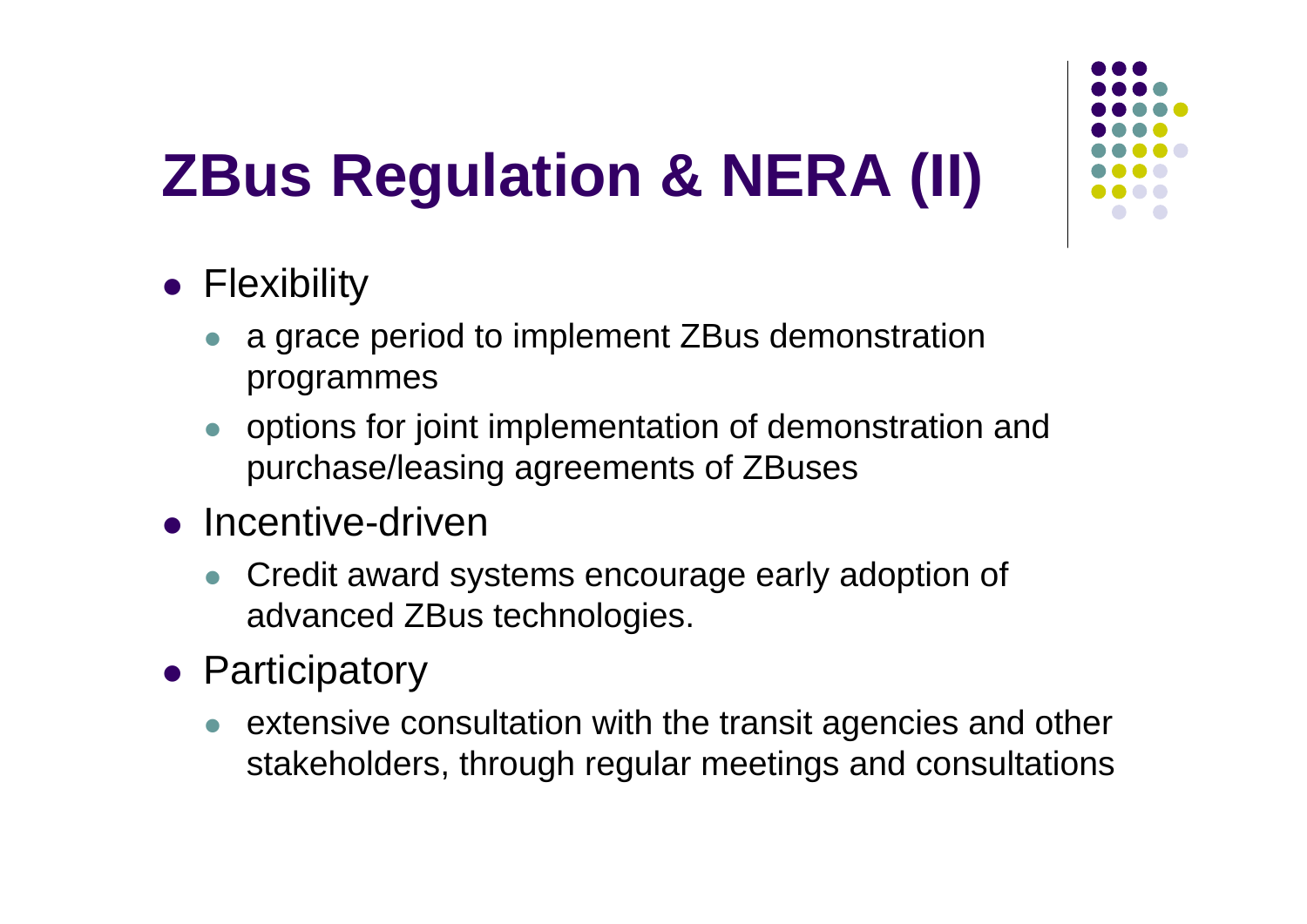### **ZBus Regulation & NERA (III)**



- Capability-enhanced
	- **•** joint participation between transit agencies creates opportunities for inter-organizational learning and sharing of funding resources.
	- CaFCP
		- $\bullet$  provides opportunities for transit agencies to team up auto manufacturers, energy companies, fuel cell technology companies and government agencies at the local, state and federal levels in fuel cell demonstration.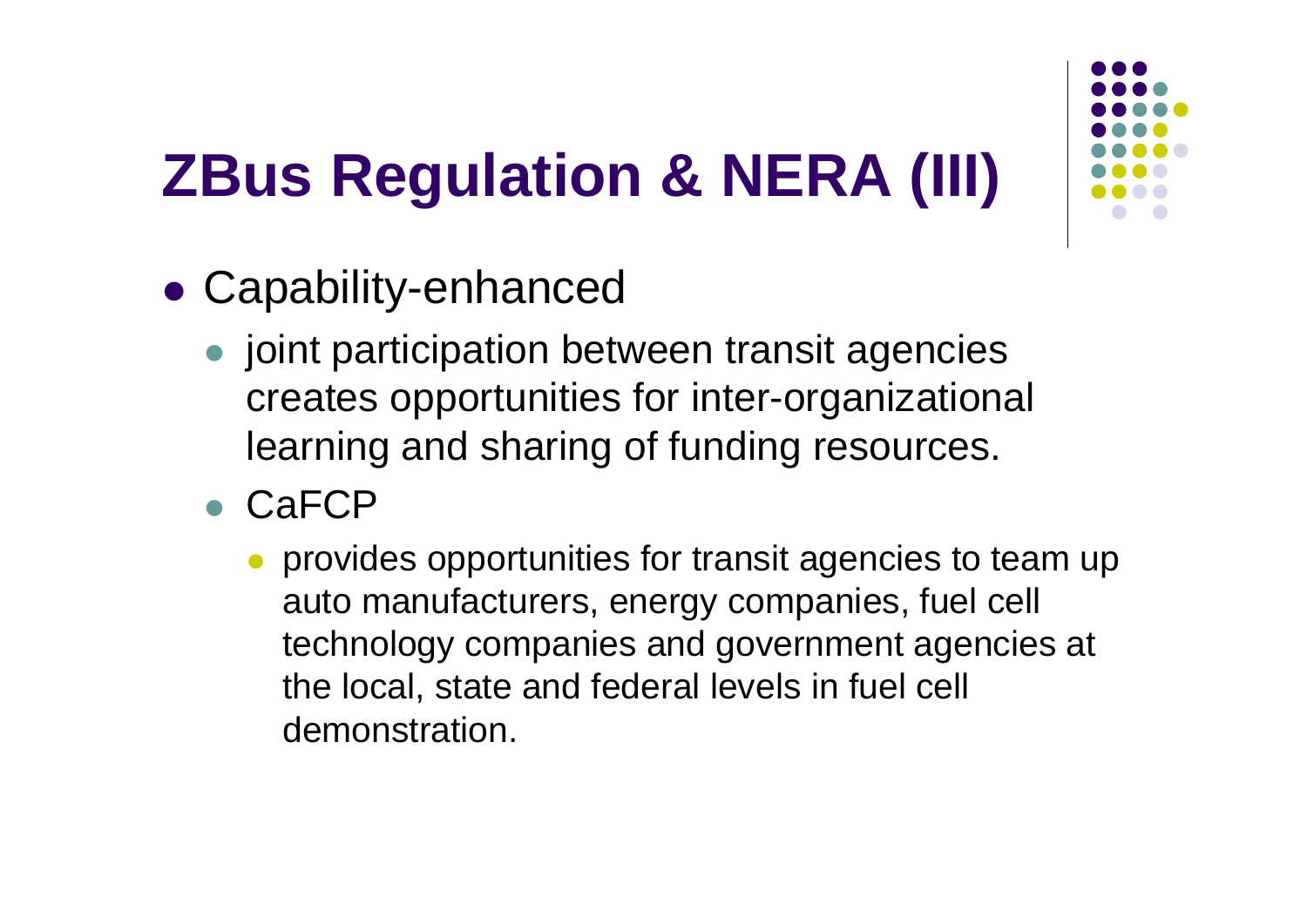

### **Current Technology Costs**

| <b>Technology</b>          | Cost        |
|----------------------------|-------------|
| 2010 compliant diesel      | \$380,000   |
| <b>CNG</b>                 | \$490,000   |
| Diesel Hybrid Electric     | \$560,000   |
| <b>CNG Hybrid Electric</b> | \$1,000,000 |
| <b>Battery Electric</b>    | \$1,200,000 |
| <b>Fuel Cell Electric</b>  | \$2,200,000 |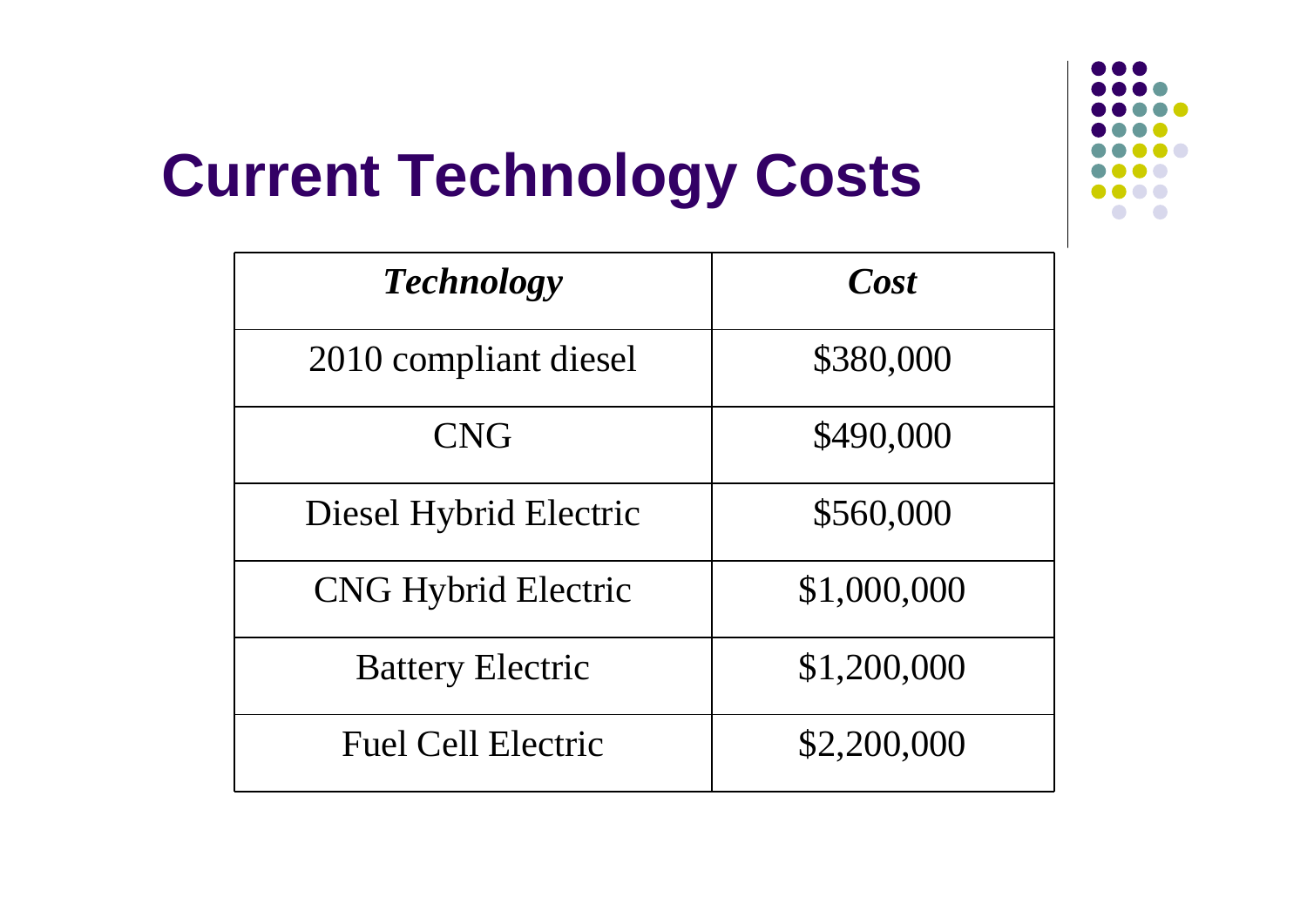### **US Efforts**



- Sunline Transit 1 fuel cell bus
- South Carolina 1 battery dominant fuel cell bus
- Connecticut 3 fuel cell buses
- City of Burbank 1 battery dominant fuel cell bus (fall 2009)
- Foothill Transit 3 battery buses (2010)
- AC Transit 12 fuel cell buses (all delivered by June 2010)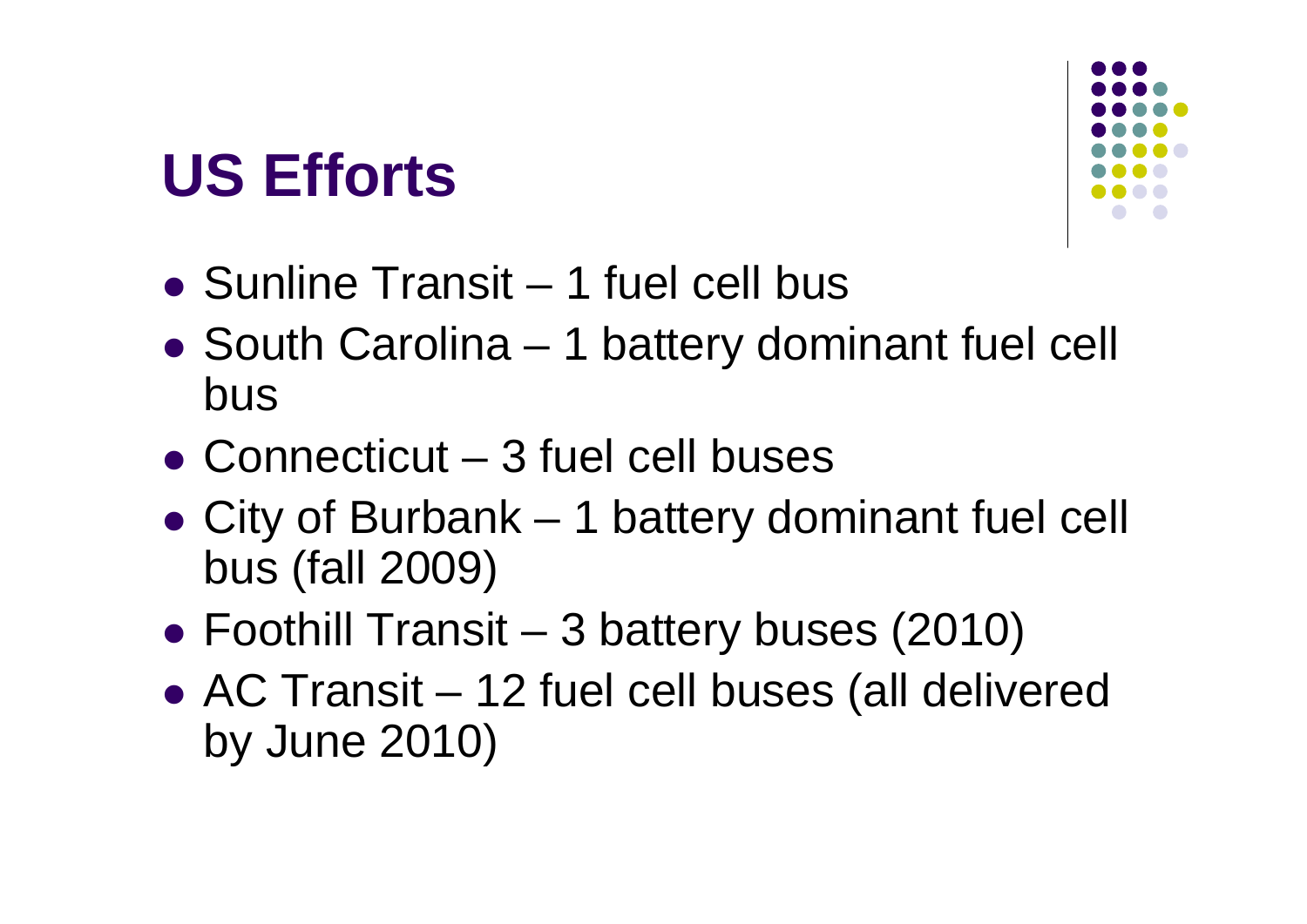### **Worldwide Efforts**



**Ongoing** 

- $\bullet$ Brazil – 2 fuel cell buses
- China 6 fuel cell buses
- $\bullet$ Hamburg – 9 fuel cell buses
- Amsterdam 2 articulated fuel cell buses
- Brussels 1 fuel cell bus

Planned

- $\bullet$ London – 10 fuel cell buses (under construction 2010)
- Vancouver 20 fuel cell buses (under construction 2010 Olympics)
- $\bullet$ Hamburg – 30 fuel cell buses (2011 in planning)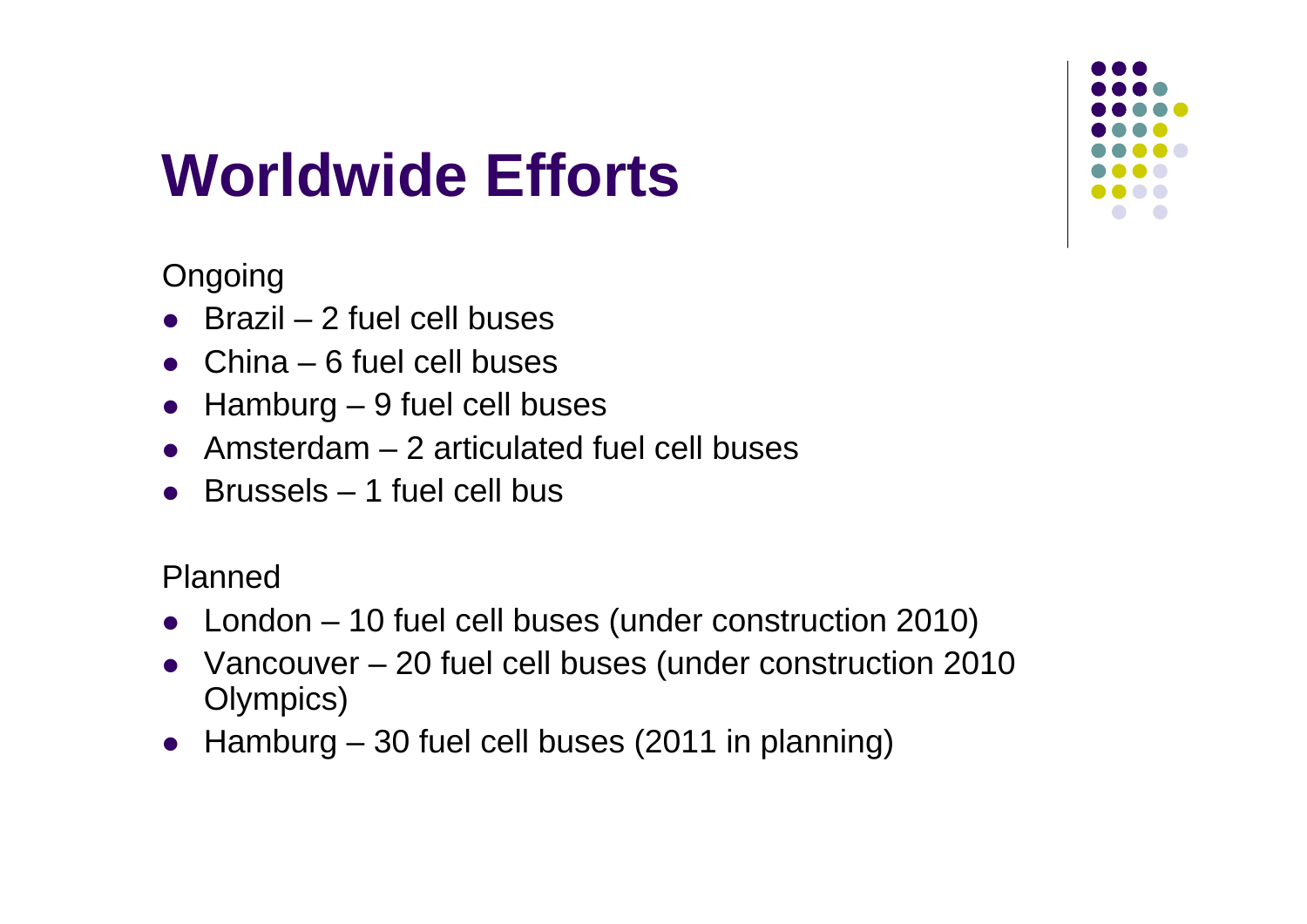# **THANK YOU!**

### Questions and comments are welcomed.

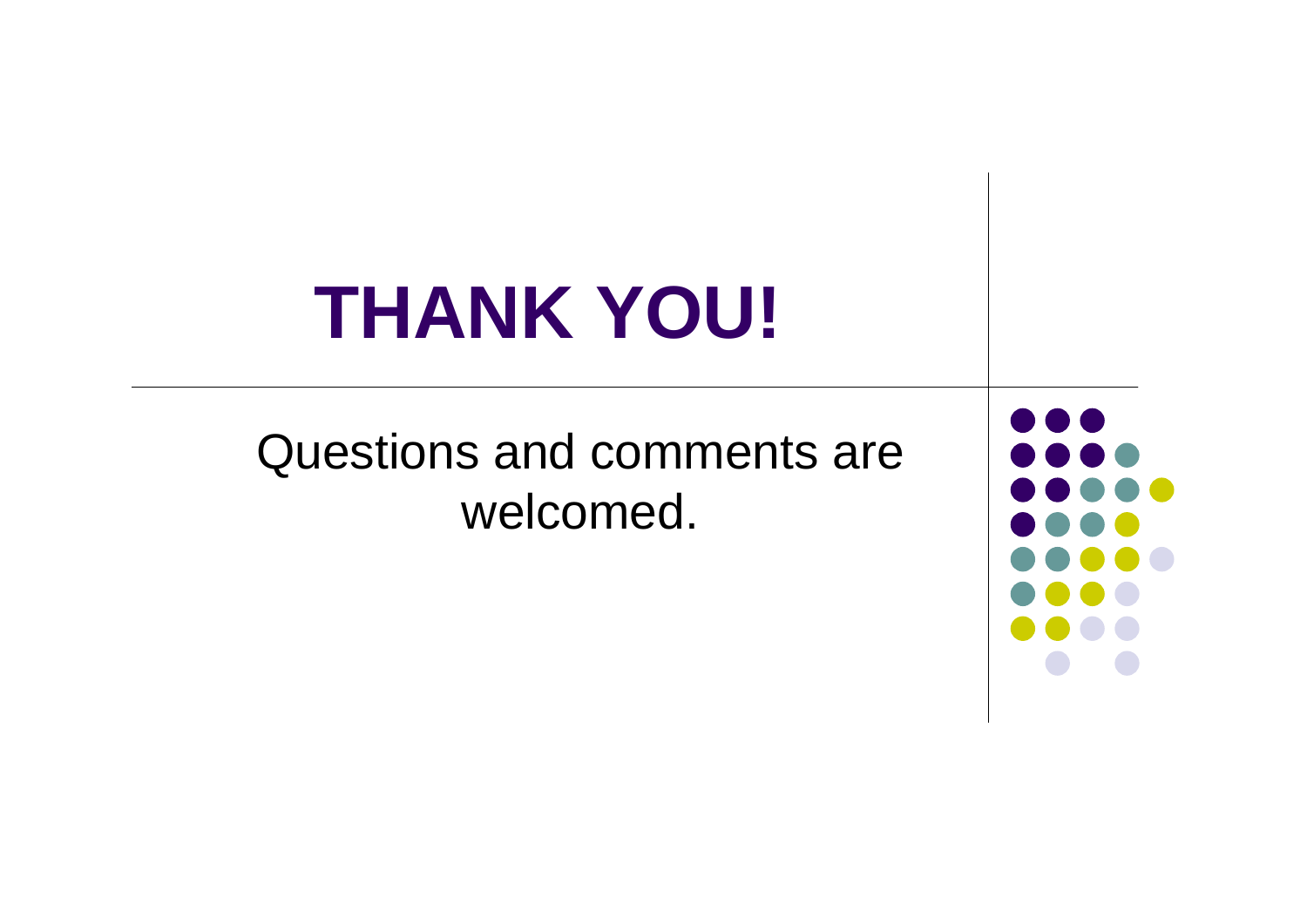### **Case Study II: LPG Taxis**



- Hong Kong government made two legislation attempts
- Diesel to Petrol Conversion (1995)
	- Failure
- Diesel to LPG Conversion (2000)
	- **Success**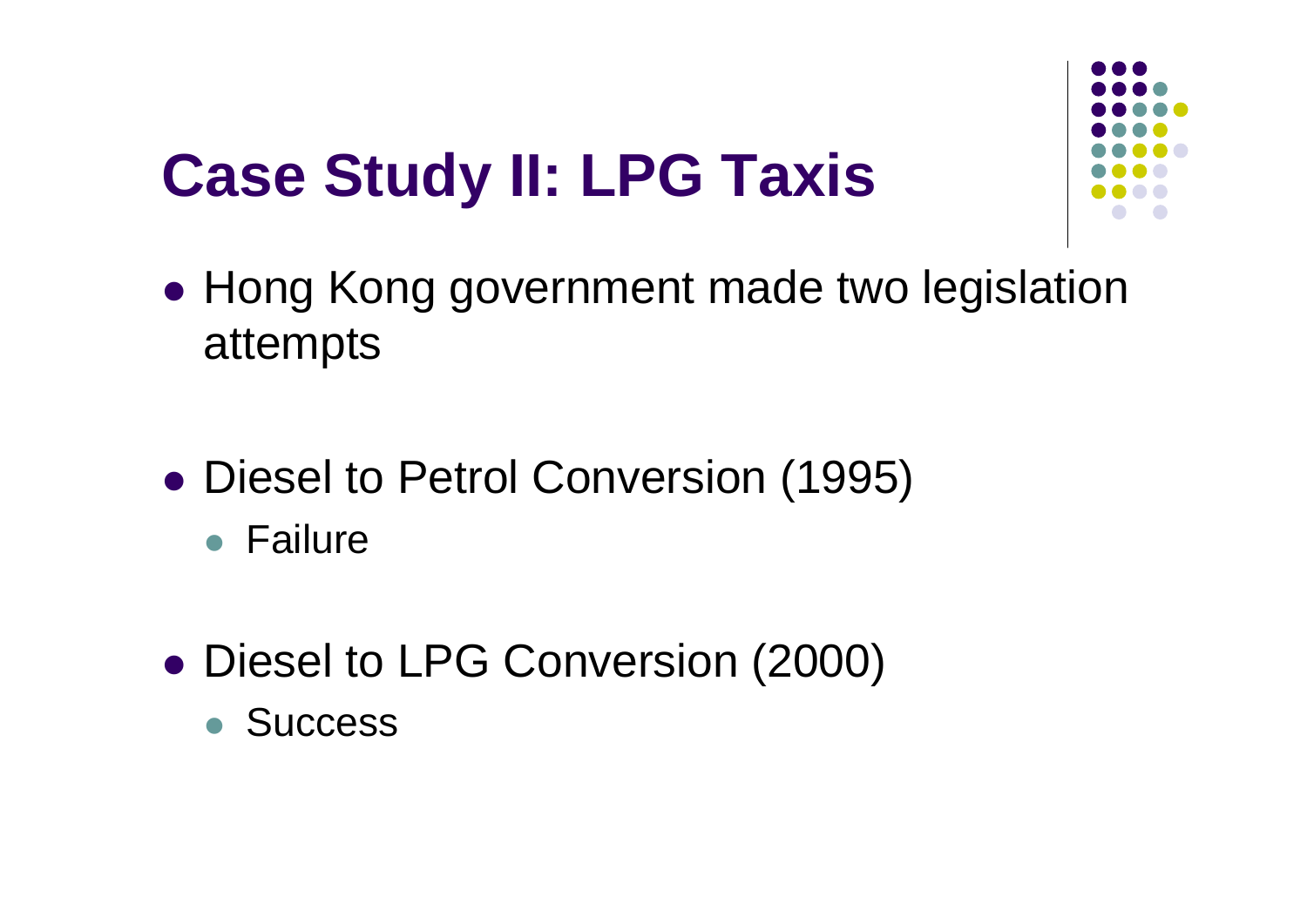| Replacement<br><b>Scheme</b>                                                 | <b>Diesel-to-Petrol Scheme</b>                                                                                                                       | <b>Diesel-to-LPG Scheme</b>                                                                                                                                                                                                                |
|------------------------------------------------------------------------------|------------------------------------------------------------------------------------------------------------------------------------------------------|--------------------------------------------------------------------------------------------------------------------------------------------------------------------------------------------------------------------------------------------|
| <b>Rationale</b>                                                             | Traditional<br>C&C                                                                                                                                   | Re-regulation<br>$(C&C + Facilitative)$                                                                                                                                                                                                    |
| Goal                                                                         | Vehicle emission control                                                                                                                             | Vehicle emission control $+$<br>encourage continuous<br>environmental innovation (cleaner<br>fuel alternatives)                                                                                                                            |
| Implementatio<br>n Progression                                               | Abrupt and immediate, no<br>early goal announcement,<br>drawing oppositions from<br>the taxi trades<br>No attention paid to<br>amendments afterwards | Gradual, early announcement with<br>progressive tightening without<br>giving a feeling of $C\&C$<br>Fuel and emission standards will be<br>amended to keep in line with the<br>most stringent fuel and emission<br>standards in the world. |
| <b>Integration</b><br>with other<br>economic and<br>voluntary<br>instruments | Low / barely integrated                                                                                                                              | High / tightly integrated                                                                                                                                                                                                                  |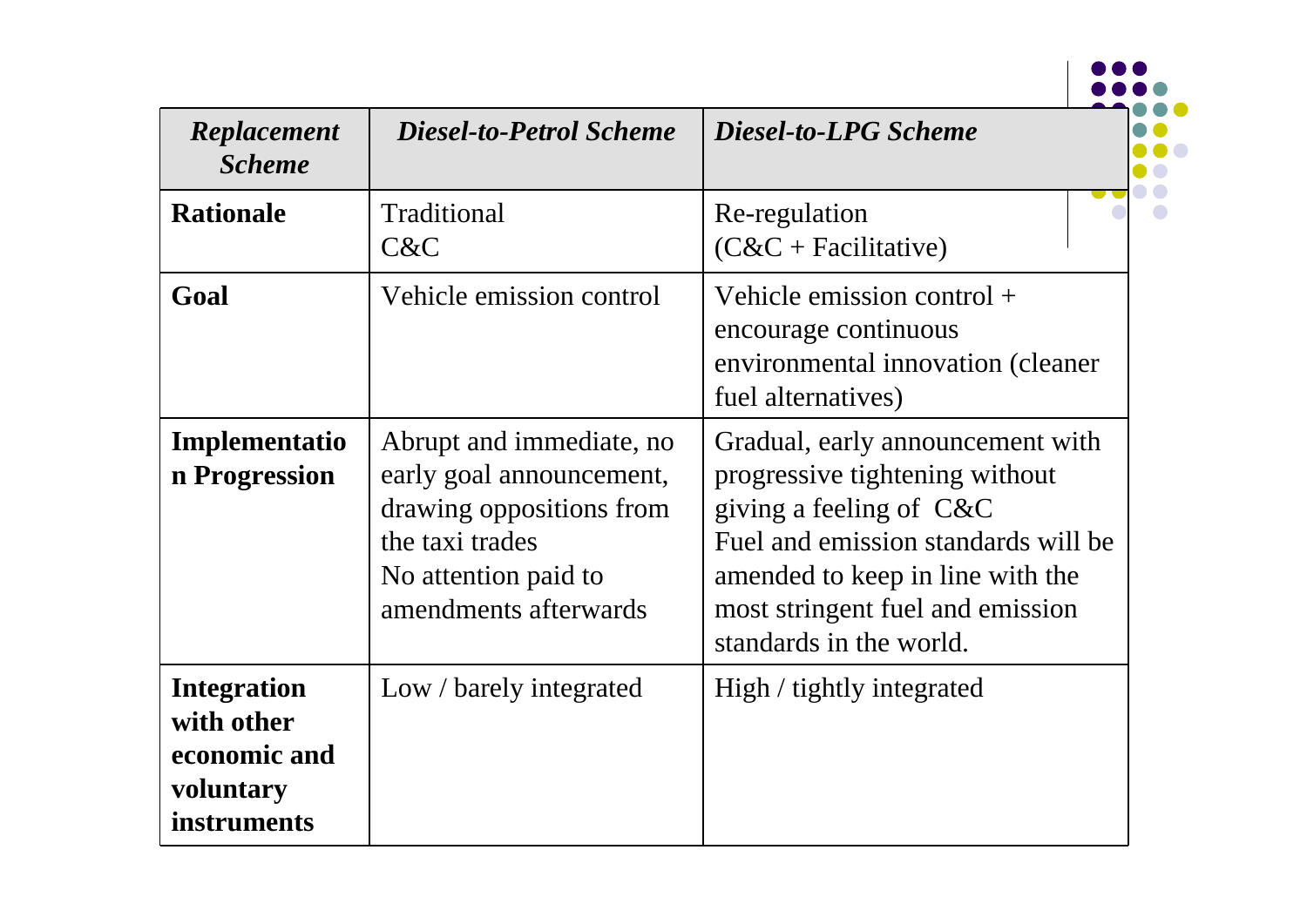| Replacement<br><b>Scheme</b>  | <b>Diesel-to-Petrol Scheme</b>                                                                                                              | <b>Diesel-to-LPG Scheme</b>                                                                                                                                        |
|-------------------------------|---------------------------------------------------------------------------------------------------------------------------------------------|--------------------------------------------------------------------------------------------------------------------------------------------------------------------|
| <b>Technology-</b><br>forcing | Yes, tightened emission<br>standards to force all diesel<br>taxis to convert to petrol<br>engines.                                          | Yes, tightened emission and fuel $\bullet$<br>standards to force all diesel taxis to<br>convert to LPG or unleaded petrol<br>compatible engines.                   |
| <b>Flexibility</b>            | Low, rigid, same requirement<br>for all taxis and PLBs                                                                                      | High, different requirements<br>tailored-made for taxis and PLBs                                                                                                   |
| Cooperative<br>nature         | $Low - no$ consultation or<br>partnership between the<br>government and stakeholders<br>at all, unilateral decisions<br>from the government | $High$ – consultation and<br>partnership during LPG trial<br>programs between the trades, the<br>government, academics, fuel<br>suppliers, vehicle suppliers, etc. |
| <b>Stringency</b>             | High                                                                                                                                        | High, in tandem with the most<br>stringent standards.                                                                                                              |
| <b>Time frame</b>             | Very short announcement,<br>short phase-in period                                                                                           | Early announcement with<br>extended enforcement period.                                                                                                            |

 $\overline{\phantom{a}}$ 

 $\bullet$ 

 $\bullet$